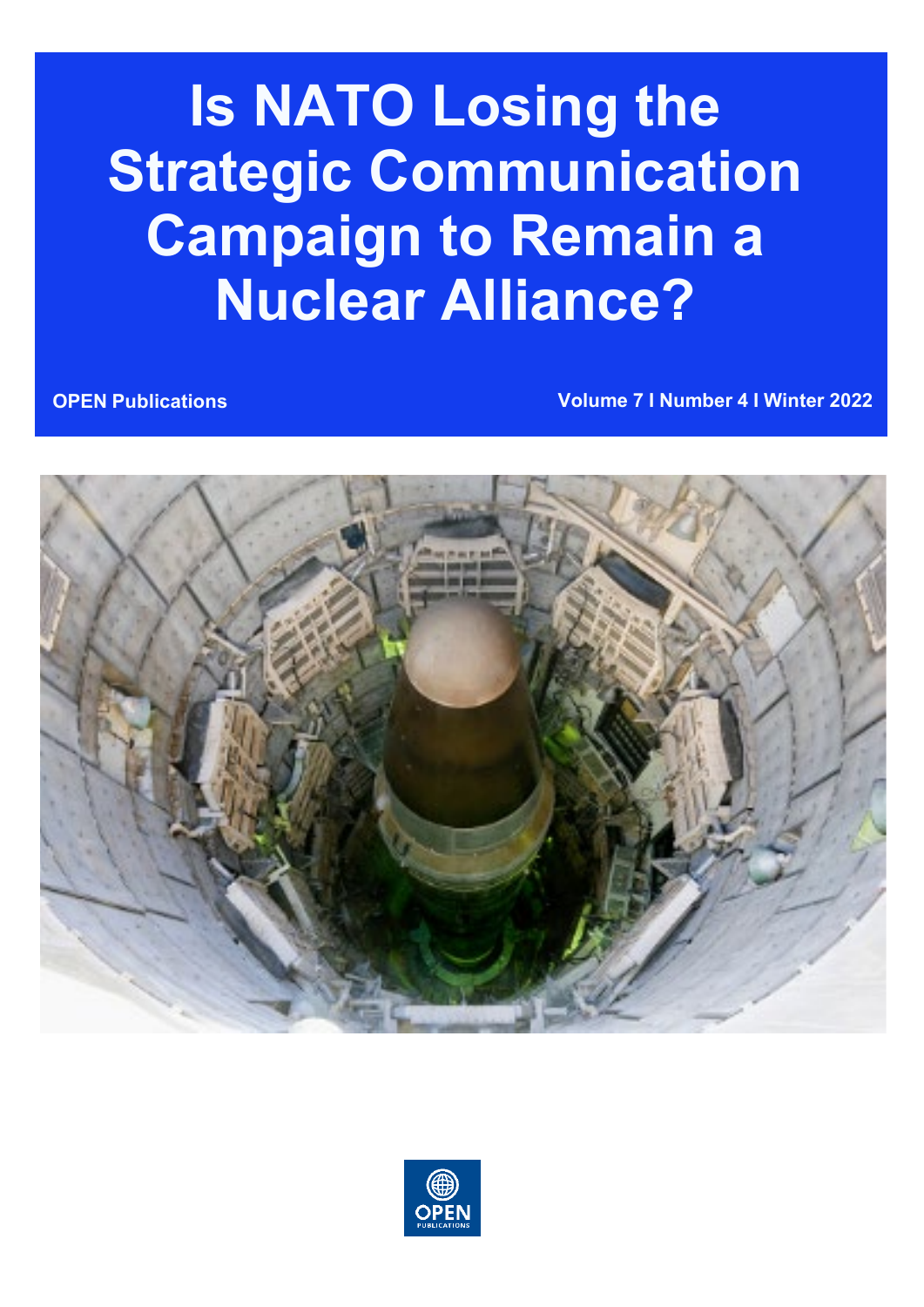#### Open Publications (2022)

"Is NATO Losing the Strategic Communication Campaign to Remain a Nuclear Alliance?"

| Contributing Author                | Dr Michal Smetana,<br>Researcher and Lecturer at Charles University,<br>Coordinator of the Peace Research Center Prague (PRCP),<br>Head Researcher at the Experimental Lab for<br><b>International Security Studies (ELISS)</b> |
|------------------------------------|---------------------------------------------------------------------------------------------------------------------------------------------------------------------------------------------------------------------------------|
| <b>OPEN Capability Leader</b>      | <b>Col Geert Marien</b>                                                                                                                                                                                                         |
| <b>OPEN Managing Editor</b>        | Mr Oke Thorngren                                                                                                                                                                                                                |
| <b>OPEN Operations Manager</b>     | Col Georgios Kotas                                                                                                                                                                                                              |
| <b>OPEN Editorial Review Board</b> | LtC Jacob Hansen<br>LtC Stig Frankrig<br>LtC Faruk Akkaya<br>LtC John Gray<br><b>SGM Neculai Arghire</b><br>Mr Ian Birdwell                                                                                                     |

Let us know your thoughts on

"*Is NATO Losing the Strategic Communication Campaign to Remain a Nuclear Alliance?"*

by emailing us at:

[Oke.Thorngren@act.nato.int](mailto:Oke.Thorngren@act.nato.int)

[Georgios.Kotas@act.nato.int](mailto:Georgios.Kotas@act.nato.int)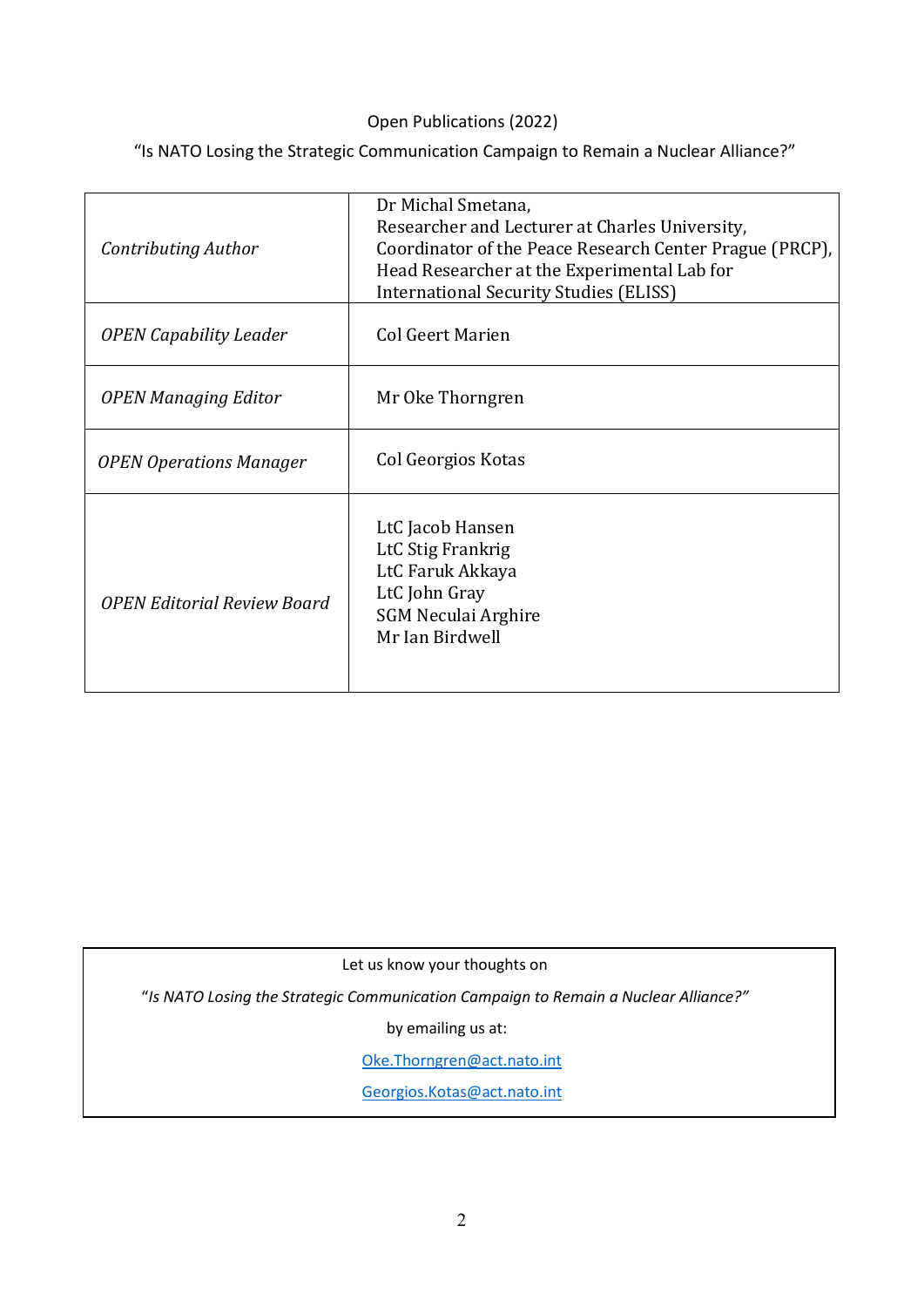#### **Disclaimer**

OPEN publications are produced by Allied Command Transformation/Strategic Plans and Policy; however OPEN publications are not formal NATO documents and do not represent the official opinions or positions of NATO or individual nations. OPEN is an information and knowledge management network, focused on improving the understanding of complex issues, facilitating information sharing and enhancing situational awareness. OPEN products are based upon and link to open-source information from a wide variety of organisations, research centres and media sources. However, OPEN does not endorse and cannot guarantee the accuracy or objectivity of these sources. The intellectual property rights reside with NATO and absent specific permission OPEN publications cannot be sold or reproduced for commercial purposes. Neither NATO or any NATO command, organization, or agency, nor any person acting on their behalf may be held responsible for the use, which may be made of the information contained therein.

All rights reserved by NATO Allied Command Transformation Open Perspectives Exchange Network (OPEN). The products and articles may not be copied, reproduced, distributed, or publically displayed without reference to OPEN.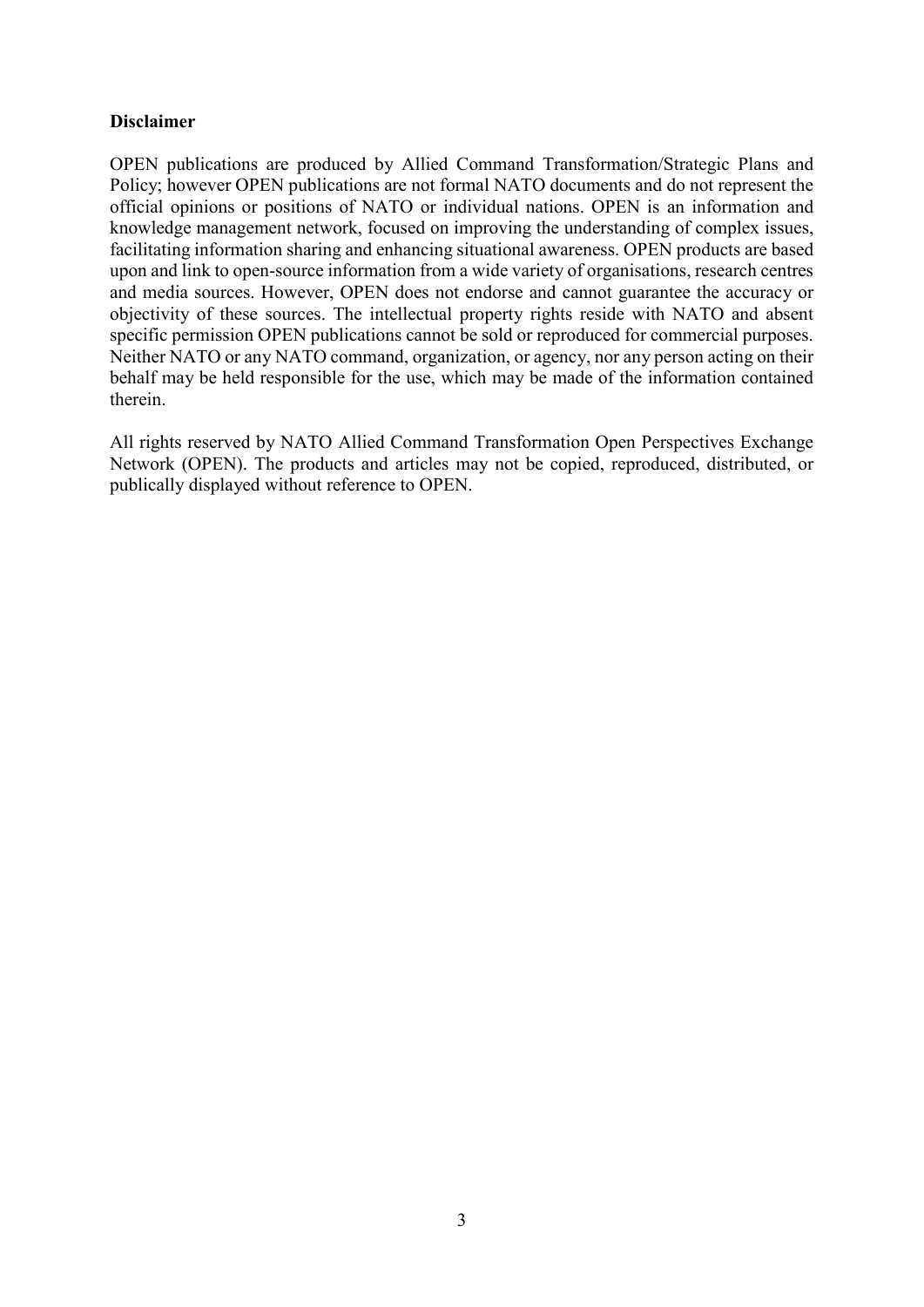## **Is NATO Losing the Strategic Communication Campaign to Remain a Nuclear Alliance?**

## Executive summary

Strategic communication has emerged as one of the key challenges for NATO in general and its nuclear policy in particular. The aim of this paper is to offer a critical perspective on NATO's efforts to communicate its stated need to remain a "nuclear alliance". To this end, I review the recent changes in NATO's nuclear posture and discuss the key challenges that NATO's strategic communication currently needs to deal with. These include the disconnect between the member states' policies and public views, counternarratives of strategic competitors, and the normative contestation of the legitimacy of nuclear deterrence, which strikes at the heart of justifications for continued existence of nuclear weapons in NATO's approach to collective security.

My policy recommendations to address these developments and improve the effectiveness of NATO's strategic communication include proposals on how to revise the existing narrative and craft a persuasive message. I primarily recommend:

- reclaiming the concept of strategic arms control as a coherent frame at the center of NATO's nuclear policy
- enlarging the deterrence narrative and specifying the important yet narrow role of nuclear weapons
- revisiting the language on the "nuclear ban treaty" to address the concerns of more disarmament-minded allies
- making the moral case when justifying nuclear policies, as opposed to self-referencing and technical jargon that dominates the current discourse

The second part of my recommendations further elaborates on how to get the message through to relevant audiences. They include:

- reaching out to the public in allied countries
- enhancing the transparency of nuclear posture
- making the strategic communication more resilient vis-à-vis disinformation and counternarratives
- improving the capability to evaluate the impact of the message

The paper concludes with a note that NATO has not yet lost its strategic communication campaign to remain a nuclear alliance – but it certainly needs to compete much more effectively.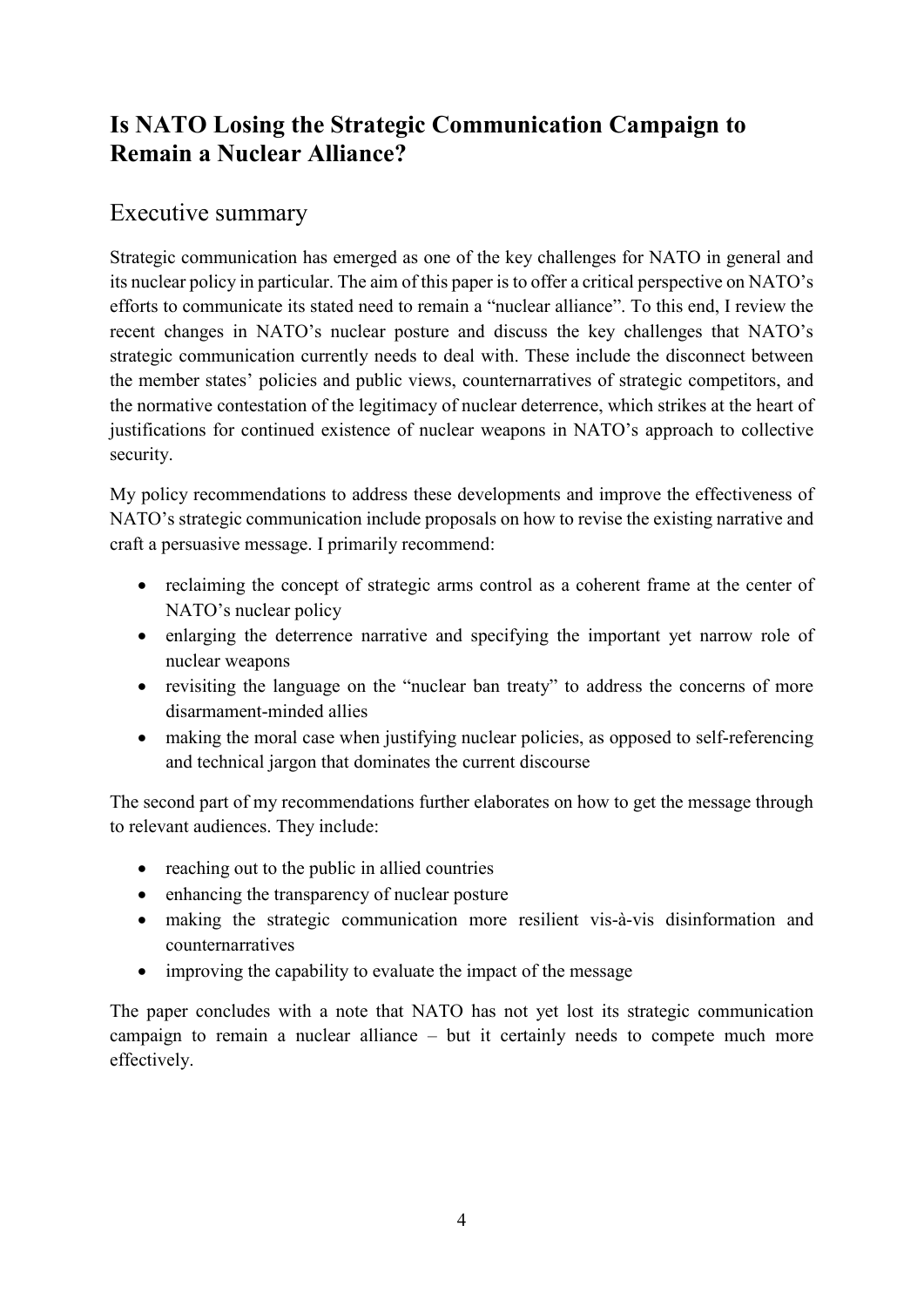*"In today's information age, success is the result not merely of whose army wins but also of whose story wins."*[1](#page-4-0)



<span id="page-4-0"></span> <sup>1</sup> Nye, J. S. (2009). Get Smart: Combining Hard and Soft Power. *Foreign Affairs*, 88(4), 162–163.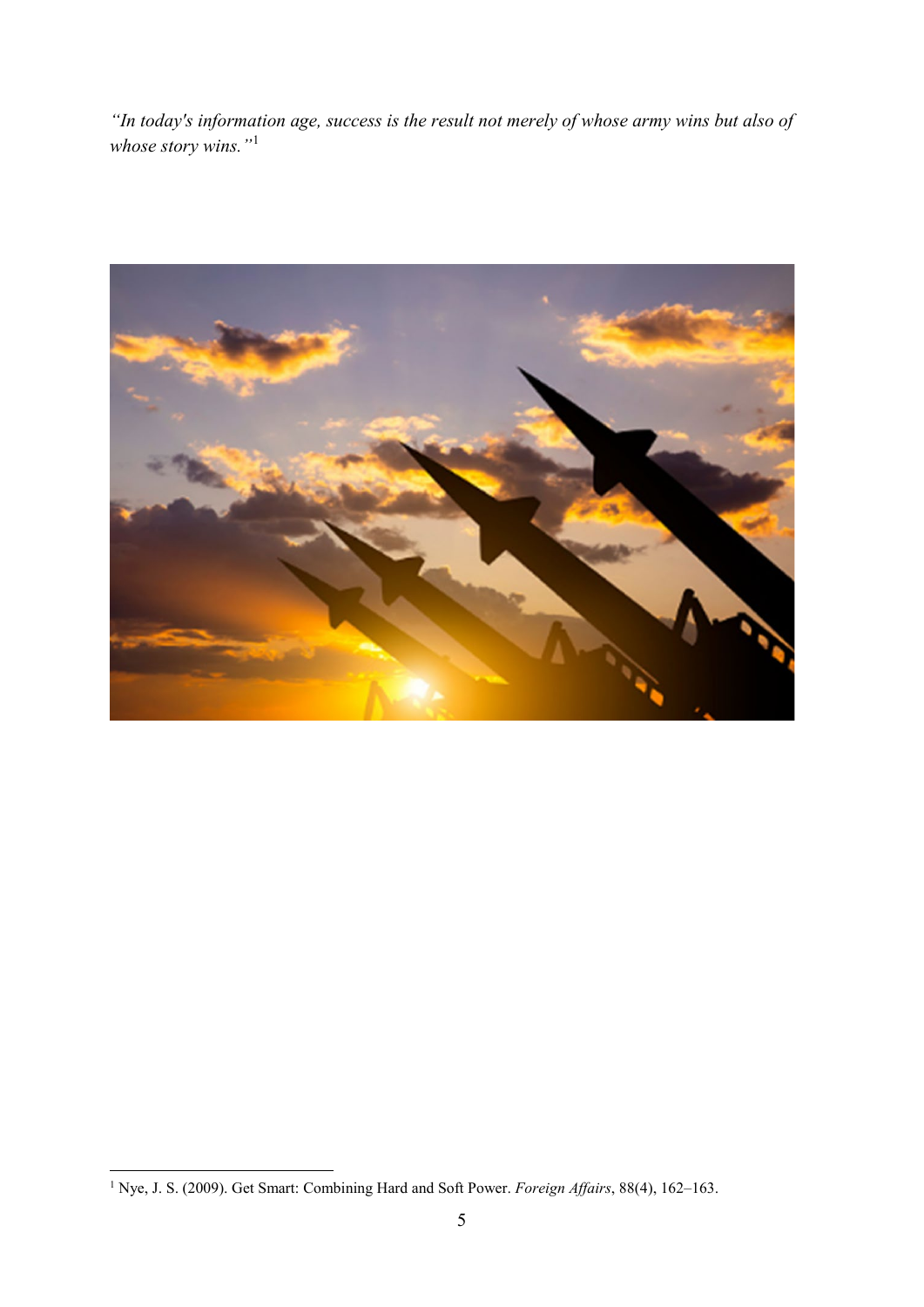## Introduction

At the 2021 NATO Summit in Brussels, representatives of thirty allied countries reaffirmed that "as long as nuclear weapons exist, NATO will remain a nuclear alliance," while underlining that "given the deteriorating security environment in Europe, a credible and united nuclear Alliance is essential."<sup>[2](#page-5-0)</sup> The language of the joint communiqué highlights the agreement among member states that the possession of nuclear weapons is an important aspect of NATO's current functioning and will likely remain so for the foreseeable future.

However, there have been growing concerns that the Alliance is struggling to build a coherent story behind the recent developments in its nuclear policy, and to communicate it persuasively towards relevant stakeholders. A recent report prepared for NATO's Secretary General concluded that "NATO should reinforce and accelerate the transformation of its strategic communications to enable the Alliance to compete more effectively,"[3](#page-5-1) and urged it to "better communicate on the key role of its nuclear deterrence policy in ensuring the security of Allies and their populations."[4](#page-5-2) Indeed, effective strategic communication has emerged as one of the main challenges for NATO in general and its nuclear policy in particular.

The aim of this paper is to offer a critical perspective on NATO's strategic communication<sup>[5](#page-5-3)</sup> in the nuclear domain and provide recommendations for its improvement. I conceptually depart from the definition of strategic communication as "the purposeful use of communication by an organization to fulfill its mission,"[6](#page-5-4) or more restrictively "all communication that is substantial for the survival and sustained success of an entity."[7](#page-5-5) As such, strategic communication should go beyond mere informing – it should also provide an adequate framing to and justification for individual policies, in order to shape the perceptions of target audiences and thereby achieve specific strategic objectives. More broadly, it ought to construct and promote impactful strategic narratives, complex stories about the meaning of who we are, what we do, why we do it, and how that all fits with what is happening in the world around us.<sup>[8](#page-5-6)</sup>

As a military alliance, NATO has always been concerned with strategic communication as a form of signaling directed towards adversaries, conveying the threats at the core of its deterrence strategy. While this continues to be a relevant concern for NATO, the focus of this paper is primarily on *intra*-alliance messaging. To this end, NATO's strategic communication should be able to reach out to the public in allied states, both from the perspective of democratic accountability as a key value in the transatlantic space, but also as a pragmatic step to avoid

<span id="page-5-0"></span> <sup>2</sup> NATO. (2021, June 14). Brussels Summit Communiqué. https://www.nato.int/cps/en/natohq/news\_185000.htm <sup>3</sup> NATO. (2020). NATO 2030: United for a new era, 48*.*

<span id="page-5-2"></span><span id="page-5-1"></span><sup>4</sup> Ibid, 38.

<span id="page-5-3"></span><sup>5</sup> NATO defines strategic communication as "coordinated and appropriate use of NATO communications activities and capabilities […] in support of alliance policies, operations and activities, and in order to advance NATO's aims." NATO. (2010a). NATO Military Concept for Strategic Communications, 1*.*

<span id="page-5-4"></span><sup>6</sup> Hallahan, K., Holtzhausen, D., van Ruler, B., Verčič, D., & Sriramesh, K. (2007). Defining Strategic Communication. *International Journal of Strategic Communication*, 1(1), 3.

<span id="page-5-5"></span><sup>&</sup>lt;sup>7</sup> Zerfass, A., Verčič, D., Nothhaft, H.,  $\&$  Werder, K. P. (2018). Strategic Communication: Defining the Field and its Contribution to Research and Practice. *International Journal of Strategic Communication*, 12(4), 493.

<span id="page-5-6"></span><sup>8</sup> Miskimmon, A., O'Loughlin, B., & Roselle, L. (2014). *Strategic Narratives: Communication Power and the New World Order.*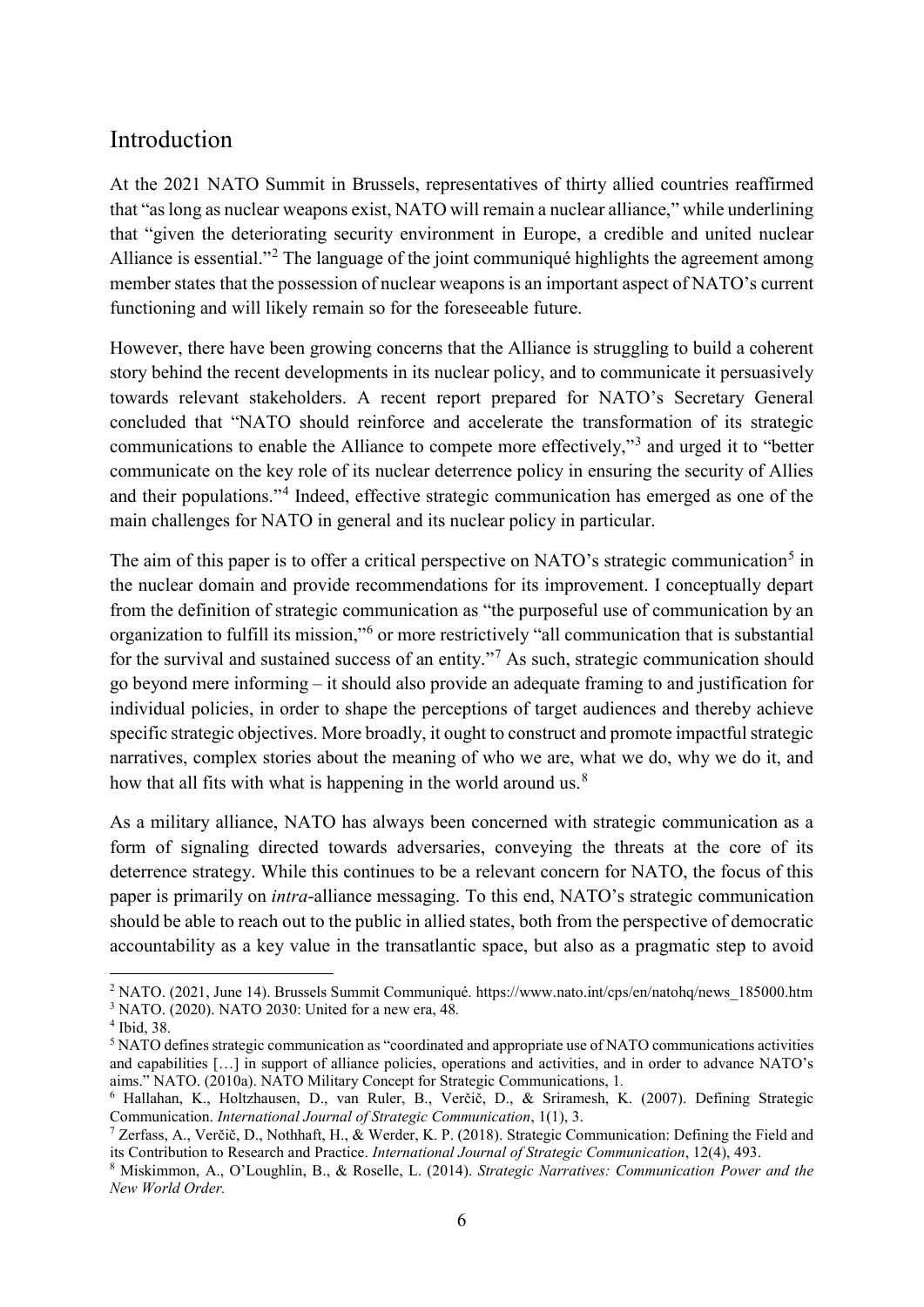domestic backlash against its decisions. At the same time, member states as such should stand behind the message and, to a reasonable extent, see that it reflects their own specific views, preferences, and concerns. Given geopolitical, historical, cultural, and ideological differences between NATO countries, a certain degree of discord is inevitable. Still, NATO's cohesion in principled matters remains one of the key aspects of its effective functioning as a military alliance, whereas threats to unity represent one of the major challenges.

The paper is structured as follows. First, I briefly discuss the development of NATO's post-Cold War nuclear posture as a necessary context for understanding the renewed emphasis on nuclear deterrence in the recent years. Second, I review the emerging challenges for NATO's strategic communication, including the gaps in attitudes between the public and the governments in some allied states, counternarratives and (dis)information campaigns, and the normative contestation of the legitimacy of nuclear deterrence, which strikes at the heart of justifications for continued existence of nuclear weapons in NATO's approach to collective security. Third, I outline the key principles for NATO's strategic communication and lay out policy recommendations for revising the nuclear narrative and transmitting it effectively.

## Changes in NATO's nuclear posture

NATO's renewed emphasis on nuclear deterrence needs to be understood in the broader context of the development of its nuclear posture after the end of the Cold War. The transformation of the decades-long conflict between the East and the West resulted in a significant reduction of the two superpower's nuclear arsenals, including those deployed on their allies' territories. The number of U.S. non-strategic nuclear weapons available under NATO's nuclear sharing arrangements in Europe has gradually declined from its Cold War peak of several thousands to an estimated one hundred today, <sup>[9](#page-6-0)</sup> stored under U.S. control at bases in Belgium, Germany, Italy, the Netherlands, and Turkey, and deliverable by allied dual-capable aircraft.<sup>[10](#page-6-1)</sup>

The size, composition, and deployment patterns of U.S. nuclear weapons in Europe have since become informed chiefly by political factors rather than operational aspects.<sup>[11](#page-6-2)</sup> Alongside quantitative reductions, NATO has relaxed its alert posture and operational readiness, and signaled a reduced role for nuclear weapons in its strategy. Moreover, despite being regularly mentioned in strategic documents, nuclear weapons ceased to be a salient topic for NATO debates. The overall narrative centered around the process of progressive reductions, avoiding debates over the logic of and rationale for nuclear deterrence.<sup>[12](#page-6-3)</sup> In other words, "in the two

<span id="page-6-0"></span> <sup>9</sup> Kristensen, H. M., & Korda, M. (2021). United States nuclear weapons, 2021. *Bulletin of the Atomic Scientists*, 77(1), 43–63.

<span id="page-6-1"></span><sup>&</sup>lt;sup>10</sup> Besides U.S. nuclear forces, there are also the United Kingdom and France as NATO members with nuclear arsenals of their own. The United States and the United Kingdom consult on nuclear-related matters with NATO allies through the Nuclear Planning Group (NPG). France has opted for a posture completely independent of NATO structures and is the only NATO member that does not participate in the NPG.

<span id="page-6-2"></span><sup>11</sup> Nunn, S. (2018). NATO Nuclear Sharing: Operational Factors and Procedures. In *Building a Safe, Secure, and Credible NATO Nuclear Posture*.

<span id="page-6-3"></span><sup>&</sup>lt;sup>12</sup> An exception was the 1999 initiative of German foreign minister Fischer, whose proposals for the adoption of a no-first-use policy met with fierce opposition and closed off any such debates for the decade to come. I thank Harald Müller for this and other useful comments on this section.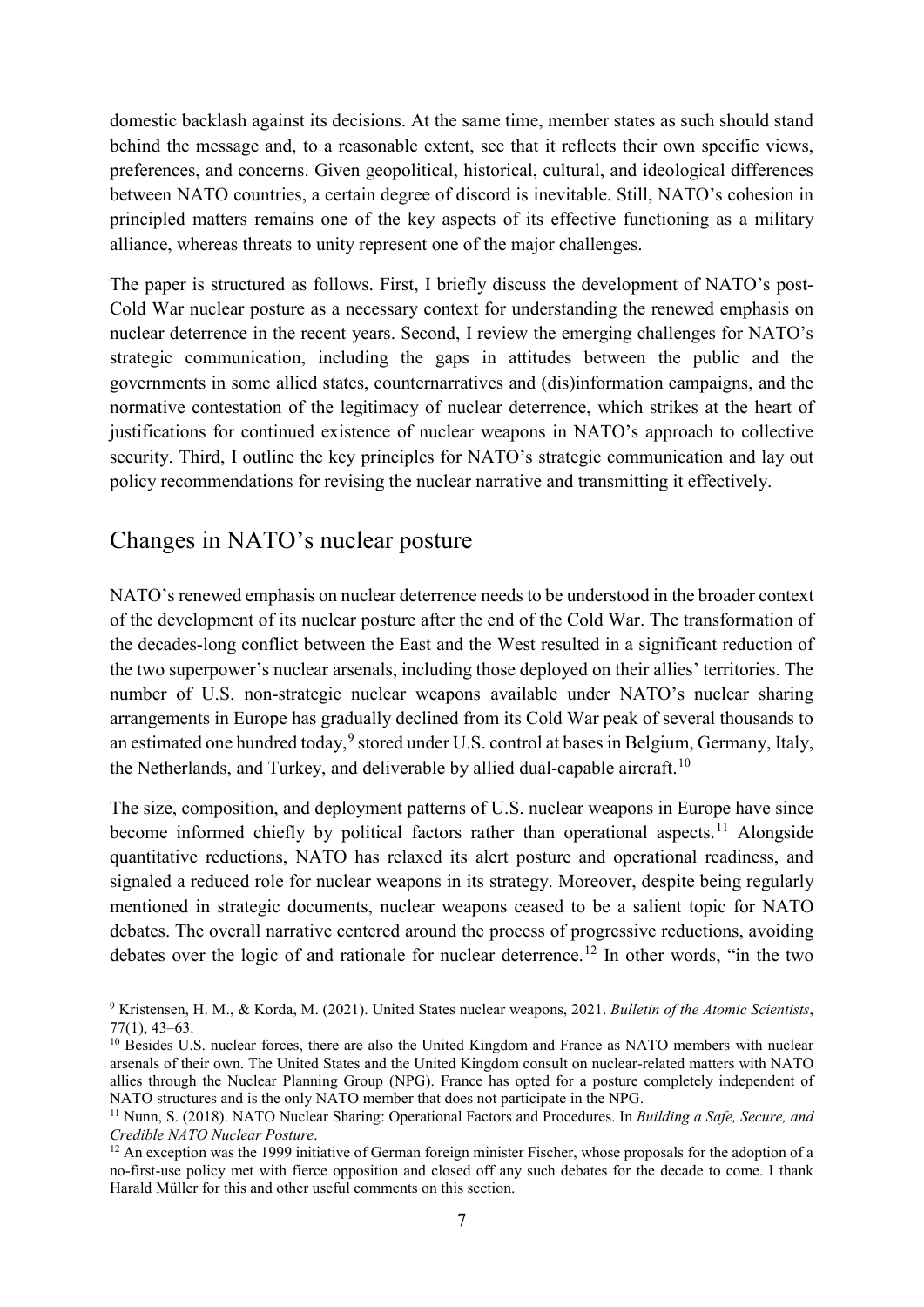decades following the end of the Cold War the Alliance found itself increasingly unwilling to rely on, or at least openly discuss, its nuclear deterrent."<sup>[13](#page-7-0)</sup>

The end of the first decade of the  $21<sup>st</sup>$  century saw the gradual return of nuclear issues to intraalliance debates, in what has been called NATO's "nuclear identity crisis."[14](#page-7-1) The stage was set by Barack Obama's Prague speech on nuclear disarmament, which seemingly opened a window of opportunity for a major change in NATO's nuclear sharing arrangements. In fact, "many experts and government officials […] interpreted the Prague speech to imply that the Obama administration would withdraw the remaining US nuclear weapons in Europe at an early moment."<sup>[15](#page-7-2)</sup> Against this backdrop, the foreign ministers of Germany, the Benelux countries, and Norway sent a letter to the NATO Secretary General calling for a comprehensive discussion on steps towards nuclear disarmament, including nuclear weapons deployed in Europe.

Many other NATO members, however, saw little reason for a change in the status quo, particularly given the growing concerns over Russia's assertive behavior. The resulting strategic documents provided a temporary compromise, which "served to mask the conflicting nuclear interests within NATO."[16](#page-7-3) On one hand, the 2010 Strategic Concept pledged to "seek to create the conditions for further reductions"<sup>[17](#page-7-4)</sup> and the 2012 Deterrence and Defence Posture Review (DDPR) even explicitly mentioned the possibility of NATO deciding "to reduce its reliance on non-strategic nuclear weapons based in Europe."[18](#page-7-5) On the other hand, both documents contained, for the first time, an explicit statement that NATO was a "nuclear alliance" and it would continue to remain so "as long as there are nuclear weapons in the world."<sup>[19](#page-7-6)</sup> Given that such statements are essentially political, with no legal implications for the functioning of the organization itself, they should be understood primarily as symbolic attempts to communicate the continued relevance of nuclear weapons for (some) member states.

The intra-alliance debate over the future of nuclear weapons received another impetus after the 2014 Russian annexation of Crimea. This came as a shock to NATO capitals, and subsequently strengthened the voice of those allies who saw further nuclear reductions as unwise, calling instead for renewed attention to both conventional and nuclear deterrence. While the 2014 Wales Summit took place too early to make any visible shift in NATO's nuclear narrative, the 2016 Warsaw Summit signaled a profound change in its strategic thinking. The joint communiqué directly condemned Russian behavior, including its nuclear dimension, and stated that "renewed emphasis has been placed on deterrence and collective defence", that "nuclear weapons are unique", and "the fundamental purpose of NATO's nuclear capability is to preserve peace, prevent coercion, and deter aggression."[20](#page-7-7) While the communiqué also mentioned disarmament obligations, it simultaneously added that "progress on arms control and

<span id="page-7-0"></span><sup>&</sup>lt;sup>13</sup> Larsen, J. A. (2019). NATO nuclear adaptation since 2014: the return of deterrence and renewed Alliance discomfort. *Journal of Transatlantic Studies,* 17(2), 177.

<span id="page-7-1"></span><sup>&</sup>lt;sup>14</sup> Durkalec, J. (2018). The 2018 U.S. Nuclear Posture Review, NATO's Brussels Summit and Beyond, 7.

<span id="page-7-2"></span><sup>15</sup> Roberts, B. (2015). *The Case for U.S. Nuclear Weapons in the 21st Century*, 185.

<span id="page-7-3"></span><sup>16</sup> Kamp, K. (2015). *The Agenda of the NATO Summit in Warsaw*, 5.

<span id="page-7-4"></span><sup>&</sup>lt;sup>17</sup> NATO. (2010). Active Engagement, Modern Defence, 24.<br><sup>18</sup> NATO. (2012). Deterrence and Defence Posture Review.

<span id="page-7-5"></span>

<span id="page-7-6"></span> $19$  Ibid.

<span id="page-7-7"></span><sup>20</sup> NATO. (2016, July 9). Warsaw Summit Communiqué.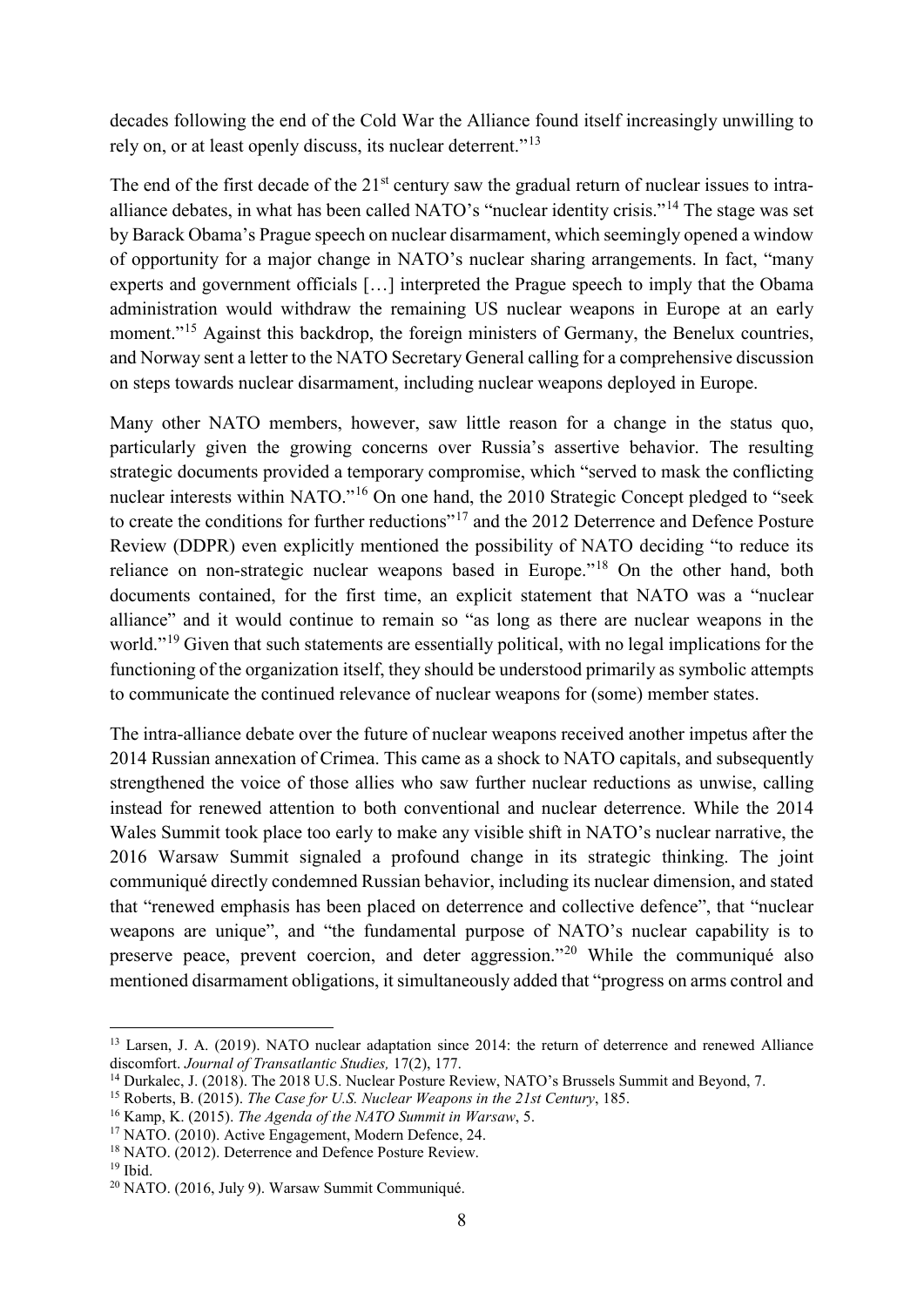disarmament must take into account the prevailing international security environment […] the conditions for achieving disarmament are not favourable today."<sup>[21](#page-8-0)</sup> Unsurprisingly, many observers saw this as the strongest and most explicit language on nuclear deterrence since the end of the Cold War. [22](#page-8-1)

The joint declarations at the 2018 and 2021 Summits in Brussels followed a similar "package deal" logic, where the language on arms control and disarmament was offset by strengthening the language of deterrence.<sup>[23](#page-8-2)</sup> Reflecting on the nuclear modernization, the documents mention that "following changes in the security environment, NATO has taken steps to ensure its nuclear deterrent capabilities remain safe, secure, and effective," <sup>[24](#page-8-3)</sup> while the "Allies' goal is to continue to bolster deterrence."<sup>[25](#page-8-4)</sup> They also sharpened the language on nuclear sharing, stressing that "NATO's nuclear deterrence posture also relies on United States' nuclear weapons forwarddeployed in Europe and the capabilities and infrastructure provided by Allies concerned." Finally, the declarations spelled out a resolute opposition to the recently adopted Treaty on the Prohibition of Nuclear Weapons (TPNW), noting that it is "inconsistent with the Alliance's nuclear deterrence policy, is at odds with the existing non-proliferation and disarmament architecture, risks undermining the NPT, and does not take into account the current security environment."<sup>[26](#page-8-5)</sup>

## Challenges for NATO's strategic communication

The aforementioned developments have not just led to NATO's renewed emphasis on nuclear deterrence, but also to attempts to communicate this emphasis to relevant stakeholders. In effect, the outflow of information on this subject from the NATO Public Diplomacy Division (PDD) has somewhat grown in quantity. There are, however, significant shortcomings in the coherence and persuasiveness of the overall message, as well as the effectiveness of getting the message across.<sup>[27](#page-8-6)</sup>

One area of NATO's nuclear policy where the strategic communication shows its limits is the question of nuclear sharing arrangements in Europe, a practice that has always been a bone of contention among NATO allies – and between allies and their respective populations. As the current dual-capable aircraft (DCA) is approaching the end of service life, the governments in

<span id="page-8-0"></span> $21$  Ibid.

<span id="page-8-1"></span><sup>22</sup> Andreasen, S., Williams, I., Rose, B., Kristensen, H. M., & Lunn, S. (2018). *Building a Safe, Secure, and Credible NATO Nuclear Posture*, 13; Gilli, A. (2020). *Recalibrating NATO Nuclear Policy*, 8; Durkalec, Jacek. (2017). NATO nuclear adaptation at the Warsaw summit. In *NATO and Collective Defence in the 21st Century: An Assessment of the Warsaw Summit*..

<span id="page-8-2"></span><sup>&</sup>lt;sup>23</sup> Bell, R. (2018). *The Challenges of NATO Nuclear Policy: Alliance Management under the Trump Administration*, 6.<br><sup>24</sup> NATO. (2018, July 11). Brussels Summit Declaration.

<span id="page-8-3"></span>

<span id="page-8-4"></span><sup>&</sup>lt;sup>25</sup> NATO. (2021, June 14). Brussels Summit Communiqué.

<span id="page-8-5"></span><sup>26</sup> Ibid.

<span id="page-8-6"></span><sup>&</sup>lt;sup>27</sup> As an illustration, see the recent NATO video on nuclear deterrence ( $\frac{https://www.youtube.com/watch?v=-}{https://www.youtube.com/watch?v=-}$ [EkTDxuSCEk&t=38s&ab\\_channel=NATO](https://www.youtube.com/watch?v=-EkTDxuSCEk&t=38s&ab_channel=NATO)), praised elsewhere as a "good step" in the direction of "widespread public communications debate" (Ruhl, C., Gans, J., & Horowitz, M. C. (2021). Introduction: Emerging Challenges to Trans-Atlantic Nuclear Deterrence. In *The Future of Trans-Atlantic Nuclear Deterrence*. Austin: University of Texas in Austin, 5.) The video has less than 2,500 views and just one comment seven months after it was posted on NATO's YouTube channel – clearly a negligible public outreach for a channel with 121,000 subscribers.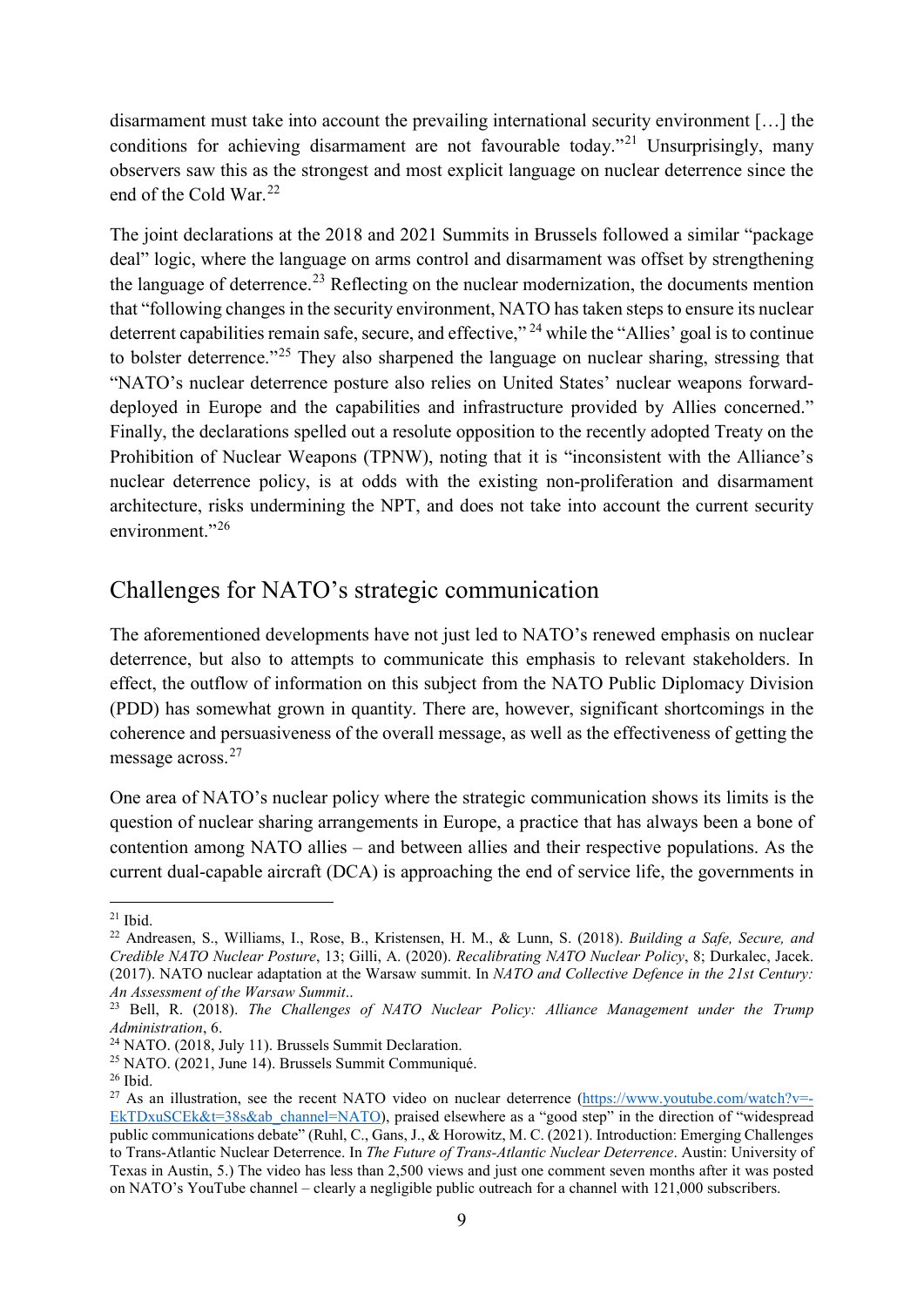host countries have been expected to decide on the procurement of new fighter jets suitable for the delivery of U.S. nuclear bombs. Facing these substantive investments, some politicians have, once again, started to question the rationale for continued involvement in this arrangement.

Two venues at the forefront of these debates have been the parliaments in Germany and the Netherlands.<sup>[28](#page-9-0)</sup> Sometimes, the divides even cut through political parties: for example, within the German Social Democratic party, which is currently leading the new government in Berlin, the prominent representatives clashed in 2020 over the wisdom of keeping U.S. nuclear weapons on German soil. The uncertainty over the new German government's approach even led the NATO Secretary General to make an unprecedently strong statement that should Germany withdraw from the arrangement, "the nuclear arms may easily end up in other European countries, including these to the east of Germany."[29](#page-9-1)

A 2020 survey in the German *Bundestag* demonstrates this divergence. It found that only 57% of parliamentarians believed that U.S. nuclear weapons in Germany deter nuclear attacks against NATO and less than half (40%) that they deter non-nuclear attacks. A narrow majority (53%) agreed that participation in the sharing arrangement elevates the country's status within NATO. A third (32%) of parliamentarians agreed with withdrawal of U.S. nuclear weapons without preconditions, and a slight majority (55%) would endorse it as a part of arms control initiatives. [30](#page-9-2)

While this hardly portrays a picture of enthusiastic support for nuclear sharing among German politicians, the voters are even more skeptical. In a public opinion poll, the belief in the deterrent effect of U.S. nuclear weapons dropped to 34% for nuclear attacks and 38% for non-nuclear attacks. Only 37% of respondents believed in the political purpose of these weapons. 41% would accept their unconditional withdrawal (only 32% opposed it), and 49% supported withdrawal as a part of an arms control agreement (only 24% disagreeing). A significant number of respondents (averaging 26% throughout the survey) selected an "I don't know" option.[31](#page-9-3) Such low public support for nuclear deterrence and, conversely, high support for the weapons' withdrawal is in line with other recent polls in NATO countries. For example, a poll commissioned by the International Campaign to Abolish Nuclear Weapons (ICAN) found high support for withdrawal in Germany (70% agree, 16% disagree, 14% don't know), as well as in Belgium (57%-21%-22%), the Netherlands (56%-25%-19%), and Italy (65%-18%-18%).<sup>[32](#page-9-4)</sup>

<span id="page-9-0"></span><sup>&</sup>lt;sup>28</sup> Smetana, M., Onderco, M., & Etienne, T. (2021). Do Germany and the Netherlands want to say goodbye to US nuclear weapons? *Bulletin of the Atomic Scientists*, 77(4), 215–221.

<span id="page-9-1"></span><sup>&</sup>lt;sup>29</sup> Stoltenberg, J. (2021, November 19). US nuclear arms could be deployed in Eastern Europe, - Stoltenberg. *112*<br>*Ukraine.* https://112.international/politics/us-nuclear-arms-could-be-deployed-in-eastern-europe-stoltenb *Ukraine*, https://112.international/politics/us-nuclear-arms-could-be-deployed-in-eastern-europe-stoltenberg-66993.html

<span id="page-9-2"></span><sup>30</sup> Onderco, M., & Smetana, M. (2021). German views on US nuclear weapons in Europe: public and elite perspectives. *European Security*, 30(4), 630–648.

<span id="page-9-3"></span> $31$  Ibid.

<span id="page-9-4"></span><sup>&</sup>lt;sup>32</sup> ICAN. (2018). One Year On: European Attitudes toward the Treaty on The Prohibition of Nuclear Weapons. https://www.icanw.org/new\_poll\_europeans\_reject\_us\_nuclear\_weapons\_on\_own\_soil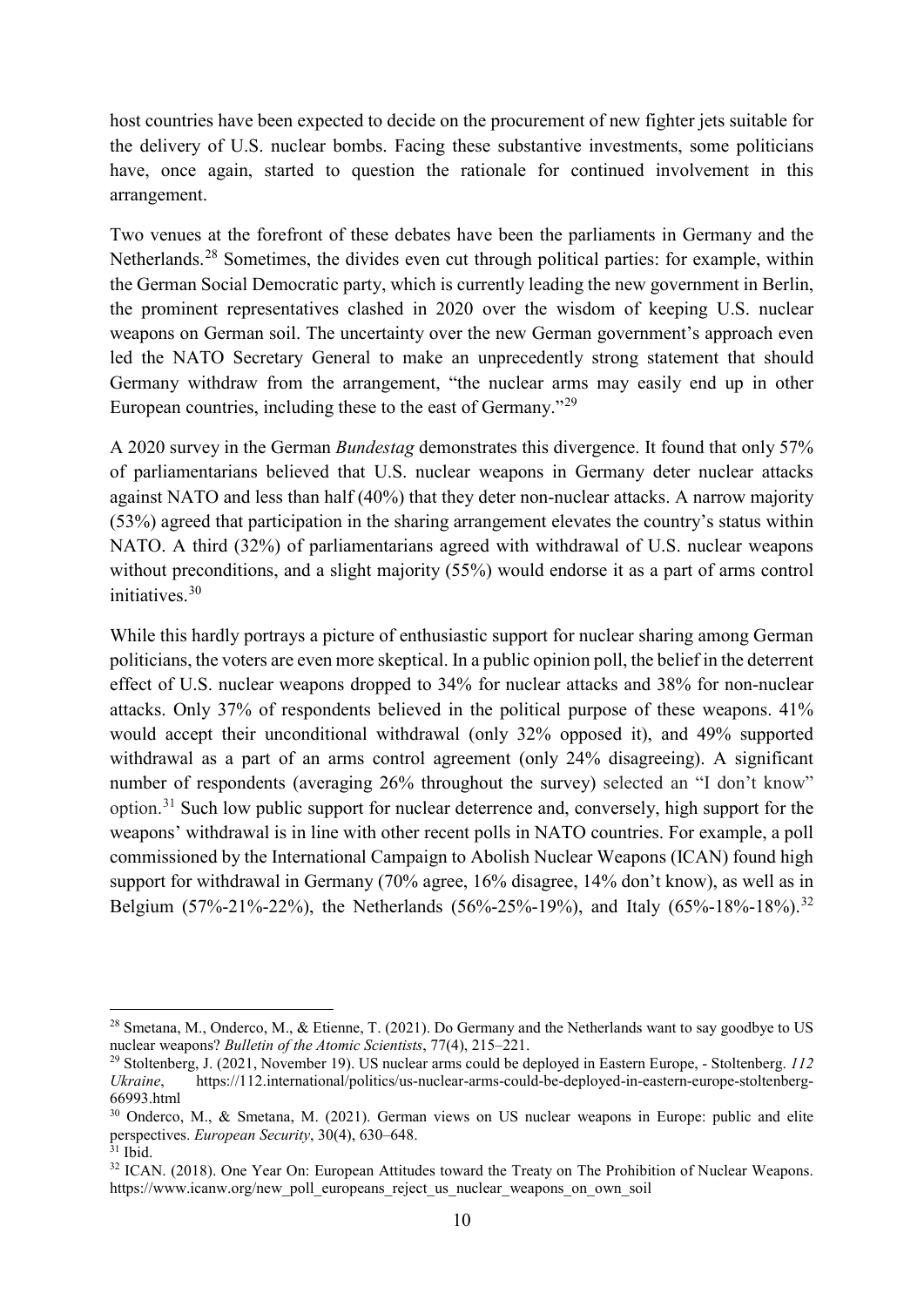Another public opinion survey even found that 66% of Germans favored a complete abandonment of nuclear deterrence.<sup>[33](#page-10-0)</sup>

These gaps between the official positions of the host countries' governments and the attitudes of their constituencies correspond to the fact that despite NATO PDD's efforts to improve strategic communication in nuclear matters, there are few European politicians who engage in national conversations over the role of nuclear weapons in their security policies. According to a recent analysis, in 26 out of 28 EU countries, there is virtually no debate on a European nuclear deterrent within the government (in the two remaining countries, there is some limited debate but with mostly negative attitudes towards nuclear deterrence).<sup>[34](#page-10-1)</sup>

Admittedly, it is generally difficult to make a case for nuclear weapons, given that campaigns for nuclear deterrence do not have a natural political constituency; the issue is complex, with a steep learning curve based on mostly counterintuitive (some would say obscure) academic theories.<sup>[35](#page-10-2)</sup> Moreover, in traditionally anti-nuclear Western Europe, there is little political gain to be made through accentuating these policies. It is, therefore, unsurprising that most NATO governments have opted for a "letting sleeping dogs lie" approach.<sup>[36](#page-10-3)</sup> Today, this approach may have backfired. The reluctance to discuss nuclear weapons has contributed to the widespread perception that nuclear deterrence is a Cold War relic, while the long-held position that the purpose of nuclear weapons in Europe is exclusively political makes efforts to justify their modernization and their military value (if there is any) in the conflict with Russia difficult. This also left Moscow with a barely contested discursive space for their own narratives that is now difficult to fill.<sup>[37](#page-10-4)</sup>

Fighting in the "battle of narratives" is today becoming particularly difficult given Russian (dis)information campaigns, amplified through social media in Western countries. [38](#page-10-5) Moreover, the approach of the Trump administration rendered transatlantic cooperation increasingly unpopular in many European countries and intensified debates over European strategic autonomy.<sup>[39](#page-10-6)</sup> Finally, the new right-wing populism in Europe, with its anti-globalist and anti-NATO stance (e.g., the Five Star Movement in Italy) has provided a novel type of domestic opposition to NATO's nuclear policy, in addition to the traditionally anti-nuclear left-leaning parties.

<span id="page-10-0"></span> <sup>33</sup> Bunde, T., Hartmann, L., Stärk, F., Carr, R., Erber, C., Hammelehle, J., & Kabus, J. (2020). *Zeitenwende Wendezeiten: Special Edition of the Munich Security Report on German Foreign and Security Policy*. <sup>34</sup> ECFR. (2018). Eyes tight shut: European attitudes towards nuclear deterrence.

<span id="page-10-1"></span>https://ecfr.eu/special/eyes\_tight\_shut\_european\_attitudes\_towards\_nuclear\_deterrence/

<span id="page-10-2"></span><sup>35</sup> Freedman, L. (2004). *Deterrence*, 25; Roberts, B. (2021). On 'Campaigning' for Nuclear Deterrence (forthcoming).

<span id="page-10-3"></span><sup>36</sup> Bunde, T. (2021). Germany and the Future of NATO Nuclear Sharing. *War on the Rocks.*  https://warontherocks.com/2021/08/the-risks-of-an-incremental-german-exit-from-natos-nuclear-sharingarrangement/

<span id="page-10-4"></span><sup>37</sup> Durkalec, J. (2018). The 2018 U.S. Nuclear Posture Review, NATO's Brussels Summit and Beyond, 9.

<span id="page-10-5"></span><sup>&</sup>lt;sup>38</sup> According to some accounts, there has been up 300% increase in media interest in NATO since 2014, with a parallel increase of false stories and internet trolls' activity. Maronkova, B. (2021). NATO Amidst Hybrid Warfare Threats: Effective Strategic Communications as a Tool Against Disinformation and Propaganda. In *Disinformation and Fake News*, 122.

<span id="page-10-6"></span><sup>39</sup> McCrisken, T., & Downman, M. (2019). 'Peace through strength': Europe and NATO deterrence beyond the US Nuclear Posture Review. *International Affairs*, 95(2), 277–295.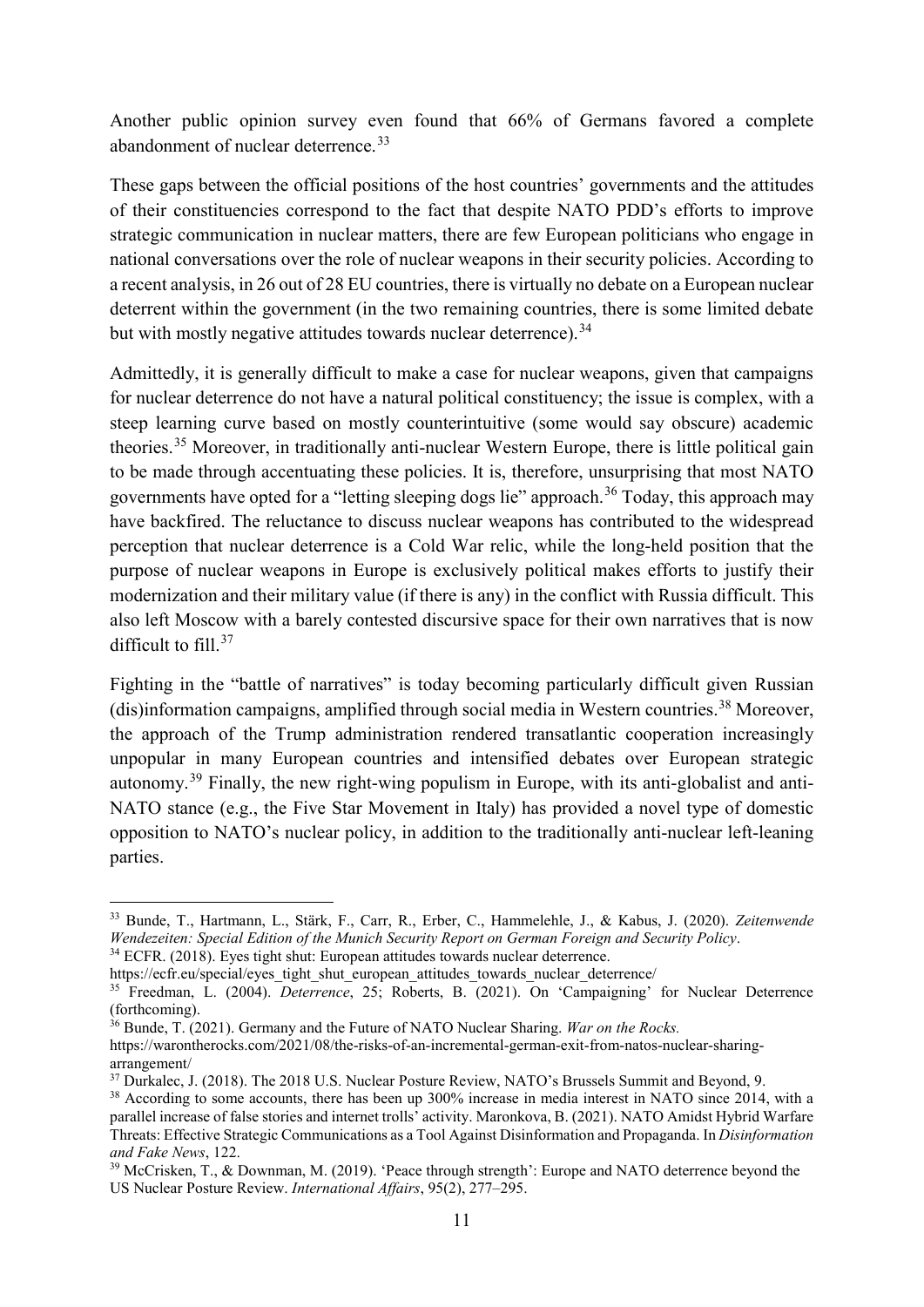The new German government eventually decided to continue participating in the nuclear sharing arrangement and pledged to procure a DCA replacement. However, "the gap between NATO policies and NATO publics represents a challenge for the trans-Atlantic relationship and trans-Atlantic strategy."[40](#page-11-0) If the public attitudes do not change (or they shift further towards disapproval), the question mark over nuclear sharing arrangements will likely resurface. Some scholars even suggest that the lack of credible military utility makes the case for maintaining these weapons in Europe unattainable.<sup>[41](#page-11-1)</sup>

The more general pushback against nuclear deterrence is also reinforced by another trend that has permeated nuclear politics: the normative push of the Humanitarian Initiative (HI), culminating in the adoption of the TPNW. Spearheaded by civil society and non-nuclearweapon states, the HI has gained strength in the early 2010s, using the narrative that centers the issue around the security of individuals, international humanitarian law, and the catastrophic humanitarian consequences of any nuclear use. The TPNW, negotiated by non-nuclear-weapon states under the mandate of the United Nations General Assembly, prohibits all aspects of nuclear weapons policy, including development, testing, production, stockpiling, stationing, transfer, use, and even the threat of use, essentially banning the possibility of actively engaging in nuclear deterrence strategies for its signatories. As of late 2021, the TPNW has attracted 86 signatures and 56 ratifications.

As noted by one scholar, the TPNW "capture[s] a contemporary sentiment among many nonnuclear NATO member states: that nuclear deterrence is unfashionable, untenable, and out of date."[42](#page-11-2) Several NATO members previously attended the HI events and Norway even hosted the 2013 conference on humanitarian impacts of nuclear weapons in Oslo. However, a strongly worded letter from Washington addressed to all NATO capitals urged all member states to boycott the treaty negotiations (the only NATO country participating in these negotiations was the Netherlands, which later voted against the adoption of the treaty).<sup>[43](#page-11-3)</sup> Since then, NATO has been resolute in its opposition against the TPNW. The joint NATO statement bluntly claimed that the treaty "will not result in the elimination of a single nuclear weapon," "risks undermining the global non-proliferation and disarmament architecture," and "will not change the legal obligations of our countries with respect to nuclear weapons."[44](#page-11-4)

Some scholars suggest that the narrative trope of NATO as a "nuclear alliance" is often used as a rhetorical device to delegitimize the humanitarian narrative, solidify the joint position of the Alliance, and prevent members from breaking ranks and engaging with the TPNW

<span id="page-11-0"></span> <sup>40</sup> Ruhl, C., Gans, J., & Horowitz, M. C. (2021). Introduction: Emerging Challenges to Trans-Atlantic Nuclear Deterrence. In *The Future of Trans-Atlantic Nuclear Deterrence*, 5.

<span id="page-11-1"></span><sup>41</sup> Müller, H., & Wunderlich, C. (2020). Nuclear Disarmament without the Nuclear-Weapon States: The Nuclear Weapon Ban Treaty. *Dædalus*, 149(2), 181.

<span id="page-11-2"></span><sup>42</sup> Ven Bruusgaard, K. (2021). Anti-Nuclear Sentiment and the Continuing Relevance of Nuclear Deterrence. In *The Future of Trans-Atlantic Nuclear Deterrence*. Austin: University of Texas, 40.

<span id="page-11-3"></span><sup>43</sup> Shirobokova, E. (2018). The Netherlands and the prohibition of nuclear weapons. *Nonproliferation Review*, 25(1–2), 37–49. 44 NATO. (2020, December 15). North Atlantic Council Statement as the Treaty on the Prohibition of Nuclear

<span id="page-11-4"></span>Weapons.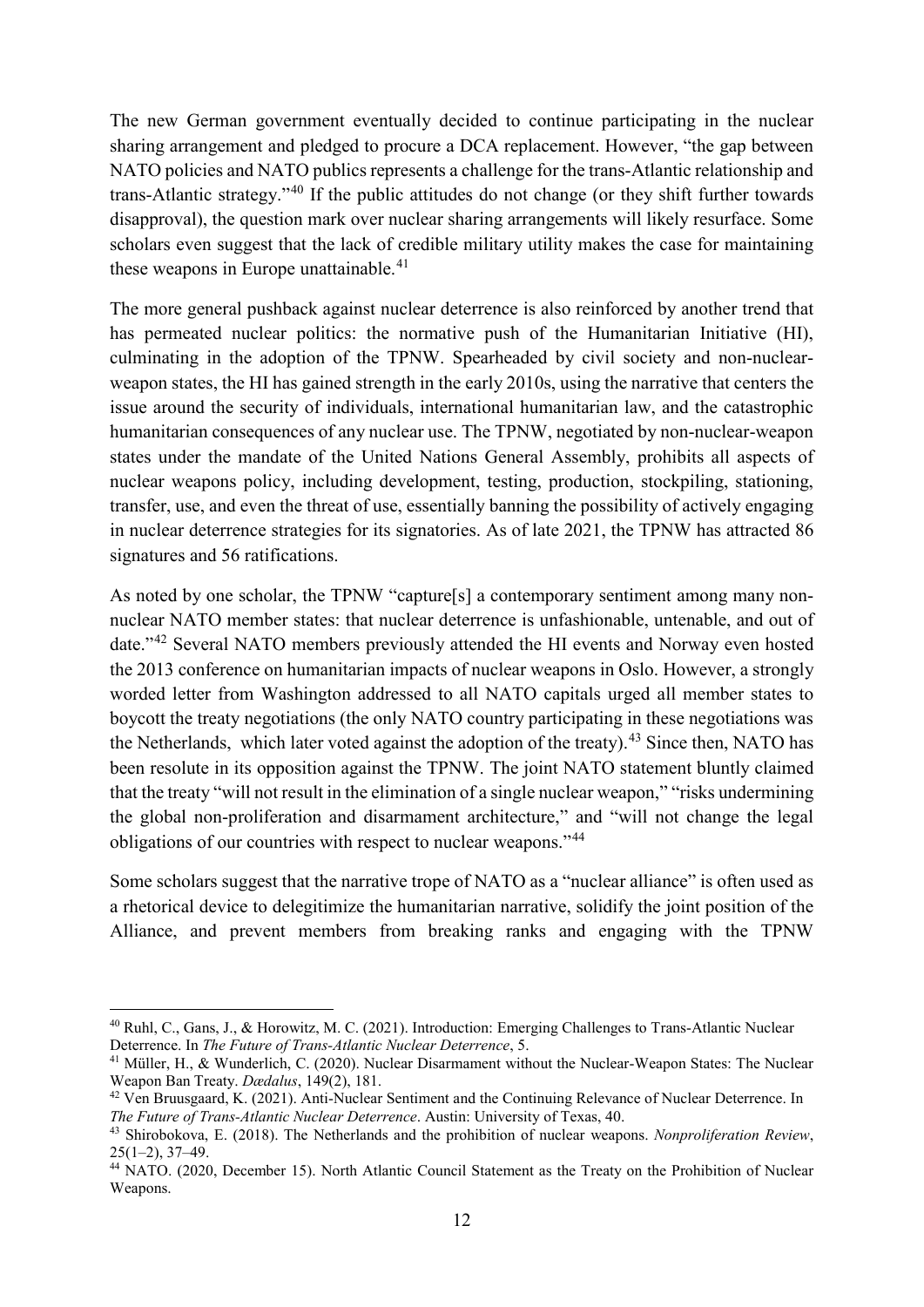community.<sup>[45](#page-12-0)</sup> The categorical language, however, opens the pathway for states to be seen as breaking the orthodoxy through even a modest deviation from the common position. Given the heterogeneity of positions on nuclear weapons within the Alliance, such a development should have been expected. In addition to Norway, which had previously invested its political capital into HI, there are states with strong anti-nuclear traditions, including Germany and the Netherlands, whose non-participation in a multilateral agreement aimed at reducing nuclear dangers is seen as extremely problematic by civil society and other relevant domestic actors.

While France, the United Kingdom, and eastbound NATO members (with heightened sensitivity to the Russian threat) continue to see the TPNW as a black and white issue, and promote the strongly dismissive language, representatives of Canada and Norway have already expressed their uneasiness with this approach during the latest high-level NATO meetings.<sup>[46](#page-12-1)</sup> The problem of maintaining a coherent NATO narrative has now been further exacerbated by the commitment of the new governments in Oslo and Berlin to attend the first meeting of the TPNW state parties in 2022 as observers. While the attendance is not *de jure* incompatible with any NATO obligation, it logically stands against the current NATO discourse, which sees the treaty as essentially illegitimate and counterproductive. So far, NATO has not been able to provide a meaningful response to these developments.

## Policy recommendations

Strategic communication of NATO's nuclear policy should draw on a coherent and persuasive strategic narrative that is reproduced in strategic documents, as well as the day-to-day communications of the Alliance and its member states. In today's strategic environment, it needs to be tied to the broader Western metanarrative of great power competition, explaining the linkage between NATO's nuclear posture and conflict with Moscow, and addressing the logic behind nuclear sharing arrangements and other aspects of NATO's deterrence posture. To prevent damaging alliance cohesion, it needs to carefully balance deterrence and defense with détente and dialogue.

NATO's strategic communication also needs to be in line with several additional principles. The liberal democratic nature of NATO member states requires the nuclear narrative to follow core democratic values, legal obligations under international law, and shared norms of international order. The narrative should not undermine NATO's other goals, particularly the broader deterrence and defense strategy, in which nuclear weapons continue to play a distinct role. The message should be in line with concrete actions and practices of the Alliance, closing the "say-do" gap.<sup>[47](#page-12-2)</sup> Finally, given that strategic communication is an essentially competitive sport, the narrative should be reasonably resilient vis-à-vis the counternarratives of NATO's strategic competitors.

<span id="page-12-0"></span> <sup>45</sup> Egeland, K. (2020). Spreading the Burden: How NATO Became a 'Nuclear' Alliance. *Diplomacy and Statecraft*,  $31(1)$ ,  $143-167$ .<br><sup>46</sup> This claim is based on confidential interviews conducted for this paper.

<span id="page-12-2"></span><span id="page-12-1"></span><sup>&</sup>lt;sup>47</sup> NATO. (2017). NATO Strategic Communication Handbook, 6.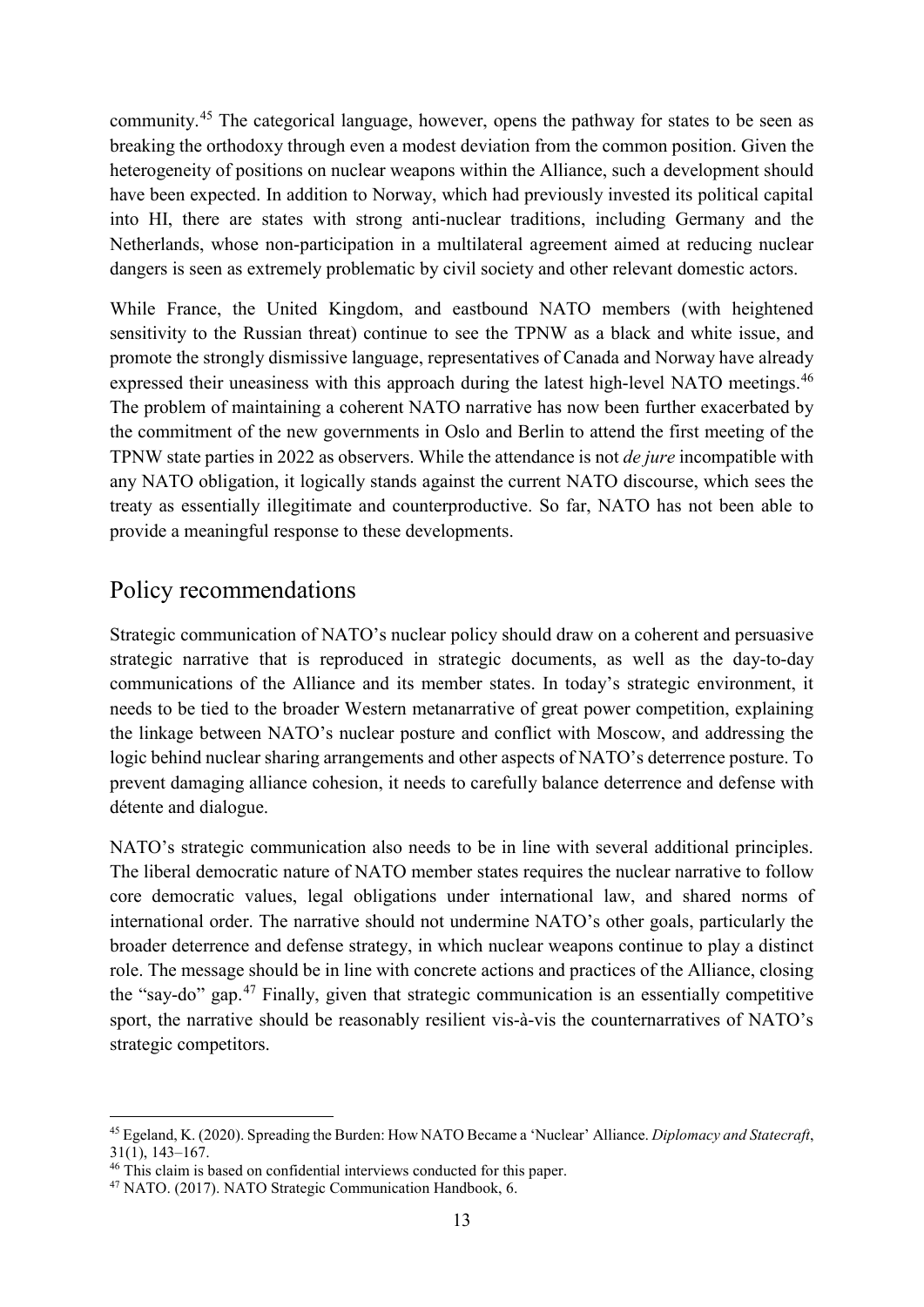What follows is a set of more specific policy recommendations for NATO's strategic communication, which draw on these principles. The recommendations include ideas on how to revise the existing narrative and craft the message, how to get the message through, and how to evaluate the message's impact.

#### *Reclaiming arms control*

Attempts to improve the strategic messaging about NATO's nuclear policy would have little impact without providing a good story about why the Alliance does what it does. The current attempts to balance language on deterrence (in the context of the Russian threat) and disarmament (in the context of normative aspirations) appear hard to follow, contradictory, and/or essentially irreconcilable. The oft-repeated expression of "nuclear-alliance-as-long-asnuclear-weapons-exist" is a good example of a trope that elicits feelings of circular reasoning, incoherence, and evasion. The self-referencing language and jargon of strategic documents hardly help to make the non-expert audience more engaged and understanding of NATO's aims.

There is, however, an old yet still promising narrative line that can provide a coherent basis for NATO's strategic communication in the nuclear domain. In the 1967 Harmel report, NATO subscribed to jointly pursuing both deterrence and détente, with *arms control* being a central concept underpinning both these pillars. Recently, the concepts of arms control and deterrence have ended up decoupled in Western strategic discourse, with deterrence often indicating a tough stance, whereas arms control presents as a conciliatory policy that should only be pursued when a mutual relationship improves, or as a reward for compliant behavior.

This stands, however, in stark contrast to the original conceptualization in the 1960s that saw arms control as a pragmatic tool pursued in the context of the broader military strategy, *reinforcing* deterrence through some level of institutionalized transparency and predictability.<sup>[48](#page-13-0)</sup> In this view, arms control is not a goal by itself but rather a means to achieve strategic stability between nuclear-armed actors – and thereby increasing security for each of them.

Importantly, arms control not only provides a conceptual basis for the *stability* of adversarial relationships, but also for their effective *transformation* – just under a reverse logic than is commonly postulated. Arms control initiatives can reduce the risk of miscalculation and inadvertent escalation even when the mutual relationships are low, but the process of negotiation, adoption, and implementation helps to build mutual trust and understanding to move them towards a more harmonious state of affairs.

Rejecting the false deterrence-arms control dichotomy and reclaiming arms control in NATO's nuclear narrative provides the Alliance with numerous advantages, by linking near-term deterrence requirements to long-term disarmament objectives through medium-term risk-reduction goals.<sup>[49](#page-13-1)</sup> The strategic logic behind arms control is consistently tied to the metanarrative of competition between great powers, but provides a constructive and pragmatic outlook by simultaneously rejecting an uncontrollable arms race and any notion of *unilateral*

 <sup>48</sup> Schelling, T. C., & Halperin, M. H. (1961). *Strategy and Arms Control.*

<span id="page-13-1"></span><span id="page-13-0"></span><sup>49</sup> Roberts, B. (2021). On 'Campaigning' for Nuclear Deterrence (forthcoming), 6.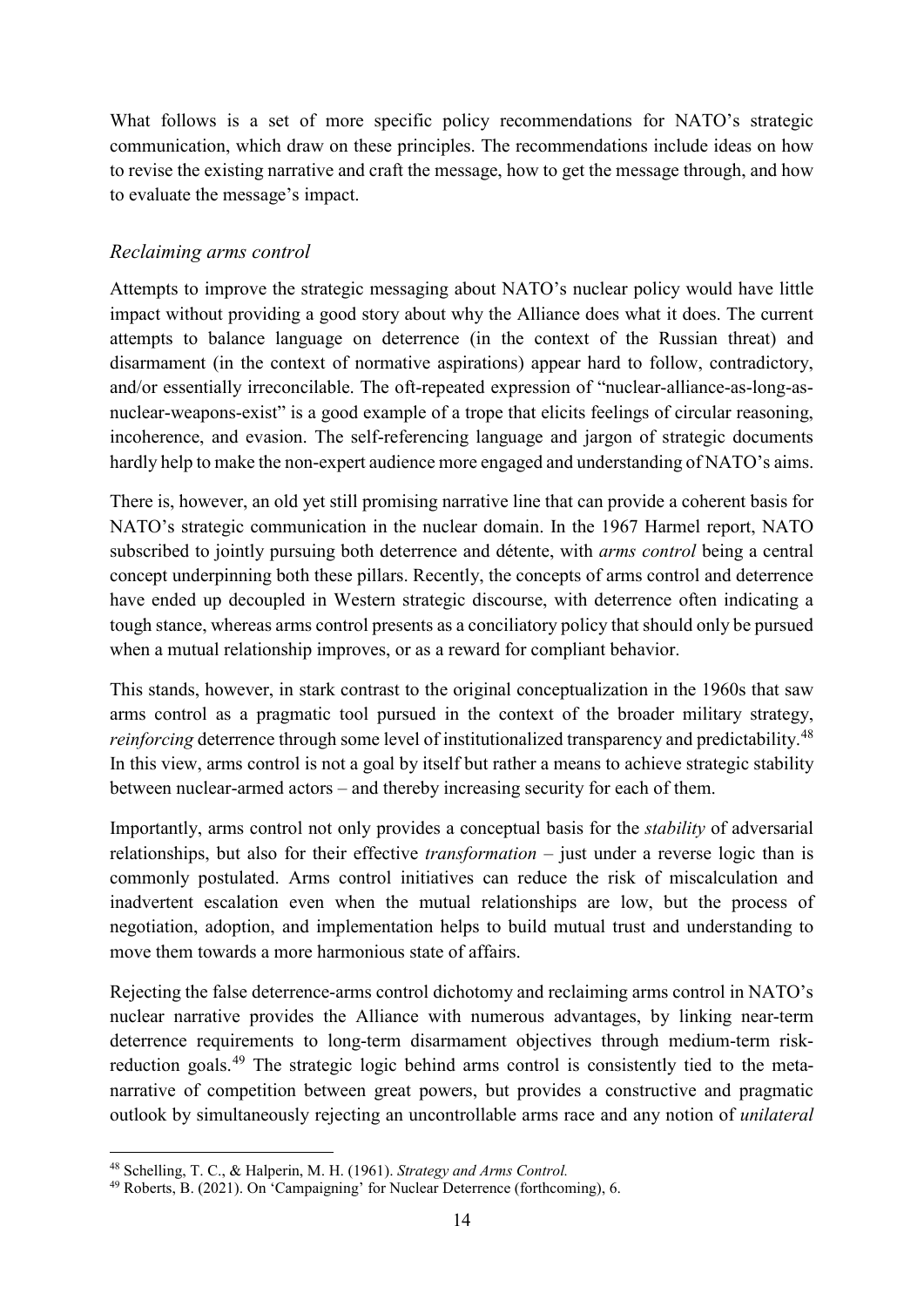disarmament. At the same time, it provides a stable basis for further reductions of nuclear arsenals, as well as attempts to substantially transform the security environment, thereby directly addressing the problem that is usually presented as the main obstacle towards more tangible progress in nuclear disarmament.

Strategic communication centered around arms control should highlight specific proposals, directed towards Moscow, that would accompany NATO's attempts at strengthening its deterrence posture. While NATO itself cannot be a signatory of any formal arms control agreement, its officials mostly agree that NATO "serves as a unique forum for Allied consultations on arms control<sup>"[50](#page-14-0)</sup> and it "should play an enhanced role as a forum to debate challenges to existing arms control mechanisms and consult on any future arrangements."[51](#page-14-1) The result of such debates could be an elaboration of a new NATO approach to arms control based on a long-held NATO aspiration of reducing Russian nuclear threat to Europe. With respect to NATO's nuclear sharing arrangements, a strategic narrative with arms control at its center naturally connects these U.S. deployments with Russian preponderance in non-strategic weapons and the danger they pose to European security. It reframes the open-ended nature of these deployments, stresses their potentially transformative nature with respect to European security, and thereby reconceptualizes them as a means to an end. Survey findings discussed in the previous section suggest that aligning the future of nuclear weapons in Europe with arms control negotiations with Moscow could find wide support in host countries. This approach also provides an alternative to clumsy and less than convincing attempts to justify the sharing arrangements by referring to the military or political value of these weapons alone.

Overall, arms control logic helps to make a convincing case for the continuation of nuclear sharing in the current strategic environment, while simultaneously preparing the discursive ground for the possibility that the decision is taken (whether by one host state, more than one, or the Alliance as a whole) to reconsider this practice. From the perspective of strategic communication, the potential withdrawal of weapons from Europe is less of a problem than the manner in which the weapons would be withdrawn and the strategic narrative that explains and justifies this withdrawal. In other words, it matters whether such withdrawal would be framed as a coordinated effort linked to a common strategic goal, or a chaotic, uncontrolled domino dynamic that would give an appearance of weakness and lack of cohesion within the Alliance.

#### *Enlarging the deterrence narrative*

Some experts have observed that publicly available NATO documents rarely make an impression of a coherent deterrence posture. For example, Durkalec notes that "while the U.S. has a clear narrative about the role of each element of the strategic nuclear triad in deterring attack against the United States, there is no similar narrative about the contribution of different capabilities to regional deterrence."[52](#page-14-2) NATO should also enlarge the overall deterrence narrative, in which nuclear deterrence is merely one aspect of the overarching deterrence

<span id="page-14-0"></span> <sup>50</sup> Geoană (2021). Foreword. In *NATO and the future of arms control*, 7.

<span id="page-14-1"></span><sup>51</sup> NATO. (2020). NATO 2030: United for a new era, 13.

<span id="page-14-2"></span><sup>52</sup> Durkalec, J. (2018). *The 2018 U.S. Nuclear Posture Review, NATO's Brussels Summit and Beyond,* 20.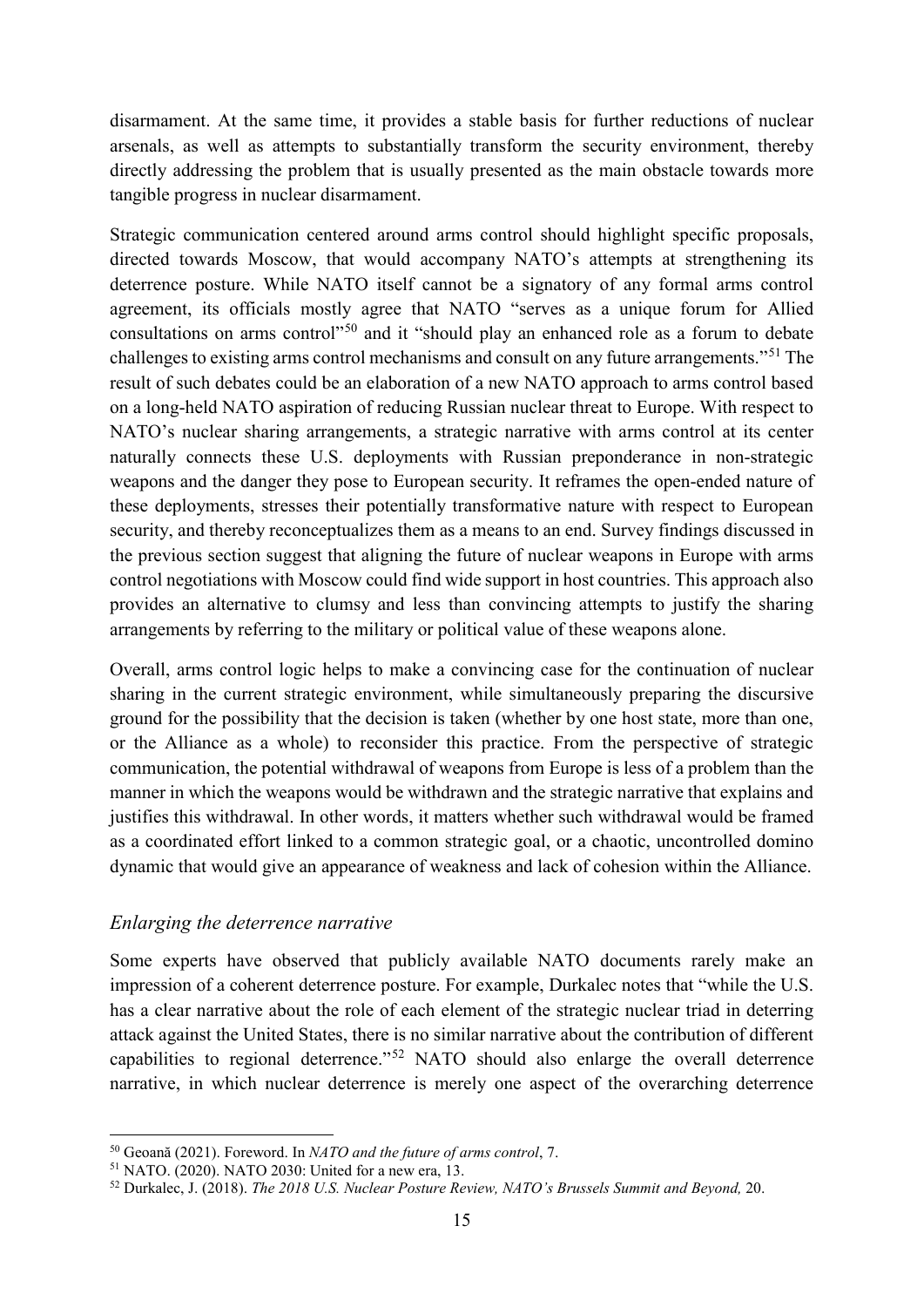strategy. This requires systematically connecting the strategic environment with threat assessment and the resulting deterrence posture, while being clear about the important yet narrow role of nuclear weapons. Such a complex deterrence narrative demands an elaboration of the mix of existing and future capabilities and their respective contribution: from conventional forces and strategic nuclear weapons to DCAs, missile defenses, and new strategic weapons such as hypersonic missiles.

Revisiting the broader deterrence narrative goes hand in hand with attempts to be more transparent and clearer in its strategic communication, as well as at crafting an effective and comprehensive response to the Russian threat. In the context of arms control, it allows the possibility of updating the posture through meaningful capability trade-offs that will result in an improved security position for the allied states. Overall, it improves the coherence of NATO's strategic communication by situating the messaging about activities such as nuclear drills into a more general narrative, where each element of deterrence plays a clearly defined role. To communicate the message clearly, it may be useful to issue a separate report on deterrence as in the 2012 DDPR.

#### *Revisiting the language on ban treaty*

The push to revisit NATO's dismissive language on the treaty will likely be a part of intraalliance deliberations sooner rather than later. With Norway and Germany deciding to participate in the first meeting of TPNW state parties as an observer, NATO can hardly stick its head in the sand and pretend that its present strategic narrative captures these developments.

That does not mean that NATO should dramatically reverse its position. Instead, it should find a way to reduce polarization without compromising the ground that NATO's nuclear narrative stands on.<sup>[53](#page-15-0)</sup> As recently proposed by Müller and Wunderlich, "[t]he key is to overcome the emotionalized polarization that sees the opponent as an incarnation of evil, and to realize that values, fears, and desires inscribed into the NPT preamble are still embraced by both sides."[54](#page-15-1)

A constructive strategic communication would acknowledge that the TPNW and NATO, in fact, share a common goal. However, they differ in their views on how best to achieve it – mainly due to a different evaluation of the strategic environment that NATO countries find themselves in. The (factually problematic and unnecessarily divisive) claims that the TPNW "is at odds with the existing non-proliferation and disarmament architecture"[55](#page-15-2) should be generally avoided as they do little to effectively advance any NATO goals and only contribute to widening the cracks in alliance cohesion.

<span id="page-15-0"></span> <sup>53</sup> Meier, O., & Vieluf, M. (2021). From Division to Constructive Engagement: Europe and the TPNW. *Arms Control Today.* https://www.armscontrol.org/act/2021-12/features/division-constructive-engagement-europetpnw

<span id="page-15-1"></span> $54$  Müller, H., & Wunderlich, C. (2020). Nuclear Disarmament without the Nuclear-Weapon States: The Nuclear Weapon Ban Treaty. *Dædalus*, 149(2), 182.

<span id="page-15-2"></span><sup>55</sup> NATO. (2020, December 15). North Atlantic Council Statement as the Treaty on the Prohibition of Nuclear Weapons.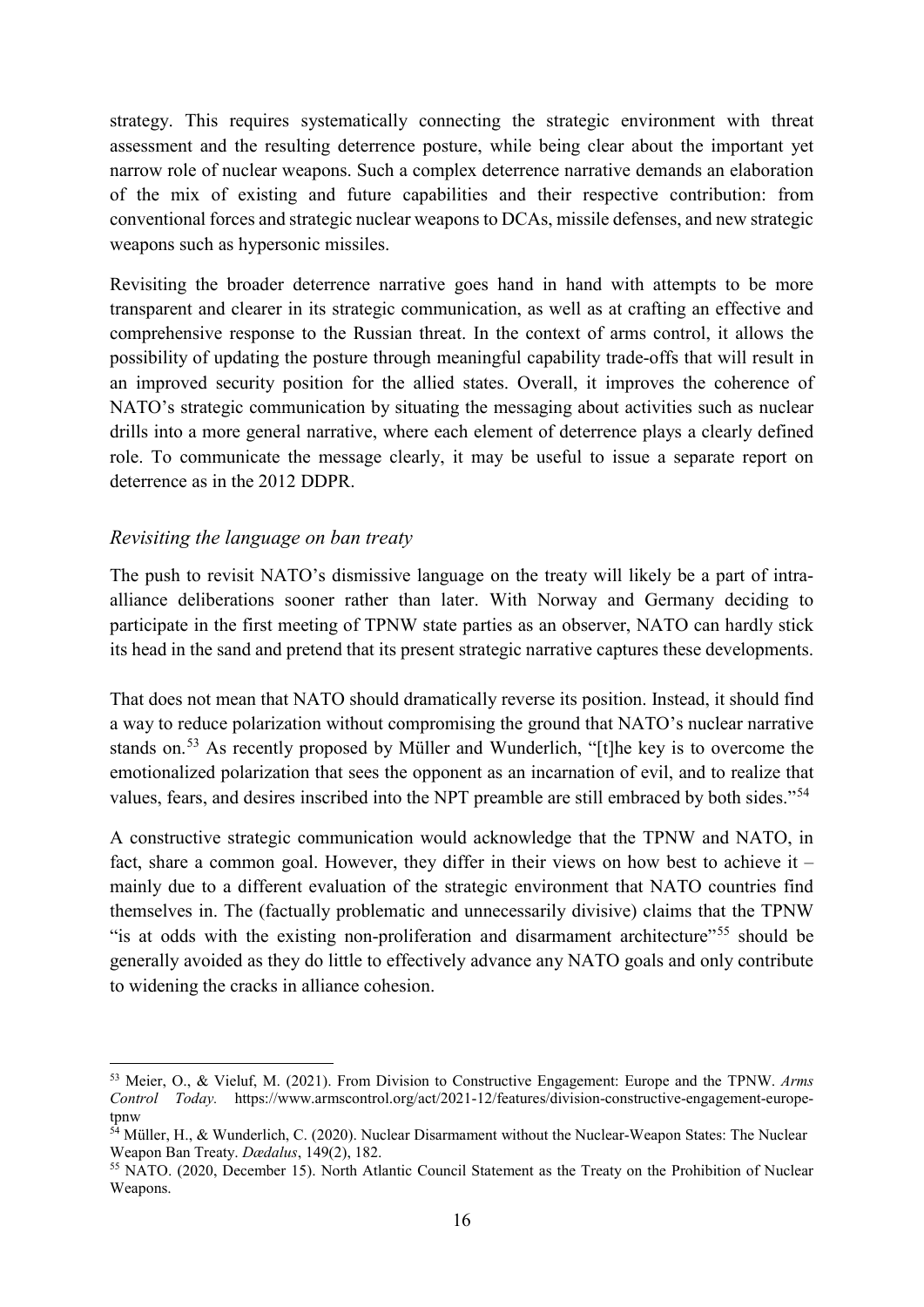Rather than admitting that the new position of Oslo and Berlin presents a challenge to NATO, it would be wiser to engage in proactive strategic communication that would turn their decision into a win for the Alliance. NATO could acknowledge that some of its members will participate at the TPNW meetings as observers, which is instrumental for understanding new developments in disarmament politics, as well as for explaining the specific NATO position. The participation will also allow NATO to present its progress in arms control and risk reduction, which can serve as a demonstration of good faith attempts to address and possibly transform the current security environment that stands in the way of more ambitious disarmament efforts.

There is little ground to claim that such a shift in the tone and approach towards the ban treaty validates the path to disarmament promoted by the TPNW parties. The TPNW cannot become a customary law without the participation of nuclear-armed states. A constructive engagement from the NATO side will not change this situation, since the treaty does not reflect a customary practice in international politics in these states' absence, and it is therefore only binding to its signatories (particularly when countries representing more than half of the world's population reject signing it and object to its provisions).<sup>[56](#page-16-0)</sup> The willingness to constructively engage the other side would be beneficial for NATO's image of a responsible actor, even if such engagement does not immediately result in changing anyone's position.

#### *Making the moral case*

NATO's nuclear discourse, being full of jargon, bureaucratic repetition, and self-referencing claims, can hardly elicit deeper affective responses in the target audiences. Also part of the problem is an artificial distinction between deterrence as a strategic approach that lacks a moral charge, and disarmament as a moral stance with little strategic underpinning. There is no inherent reason to treat nuclear strategy and morality separately. Quinlan and Williams, for example, provide a complex ethical discussion of deterrence, arms control, and disarmament as aspects of NATO's posture that need to work in concert to morally justify possession of nuclear weapons.<sup>[57](#page-16-1)</sup> Such a perspective allows for a more meaningful debate about the difficult moral tradeoffs connected with nuclear policy.

From the strategic communication perspective, the moral case has the potential to connect with the audience on an emotional level, in line with research in social psychology that shows the importance of moral (re-)framing as a prerequisite for political persuasion.<sup>[58](#page-16-2)</sup> It would, however, be a mistake to see the moral discourse only as a pragmatic strategy to elicit emotional reactions. Moral argumentation should be, in principle, a prerequisite for legitimizing the existence of NATO as a "nuclear alliance", which is hardly self-explanatory given the risks connected with nuclear weapons' existence and the consequences of deliberate or accidental use. NATO's strategic communication should involve a serious attempt to make a persuasive moral case for

<span id="page-16-0"></span> <sup>56</sup> <sup>M</sup>üller, H., & Wunderlich, C. (2020). Nuclear Disarmament without the Nuclear-Weapon States: The Nuclear Weapon Ban Treaty. *Dædalus*, 149(2), 179.

<span id="page-16-2"></span><span id="page-16-1"></span><sup>57</sup> Quinlan, M. (1987). The Ethics of Nuclear Deterrence: A Critical Comment on the Pastoral Letter of the U.S. Catholic Bishops. *Theological Studies*, 48(1), 3–24; Williams, H. (2016). Why a Nuclear Weapons Ban is Unethical (For Now): NATO and the Humanitarian Impacts of Nuclear Weapons Initiative. *RUSI*, 161(2), 38–47. <sup>58</sup> Feinberg, M., & Willer, R. (2015). From Gulf to Bridge: When Do Moral Arguments Facilitate Political Influence? *Personality and Social Psychology Bulletin*, 41(12), 1665–1681.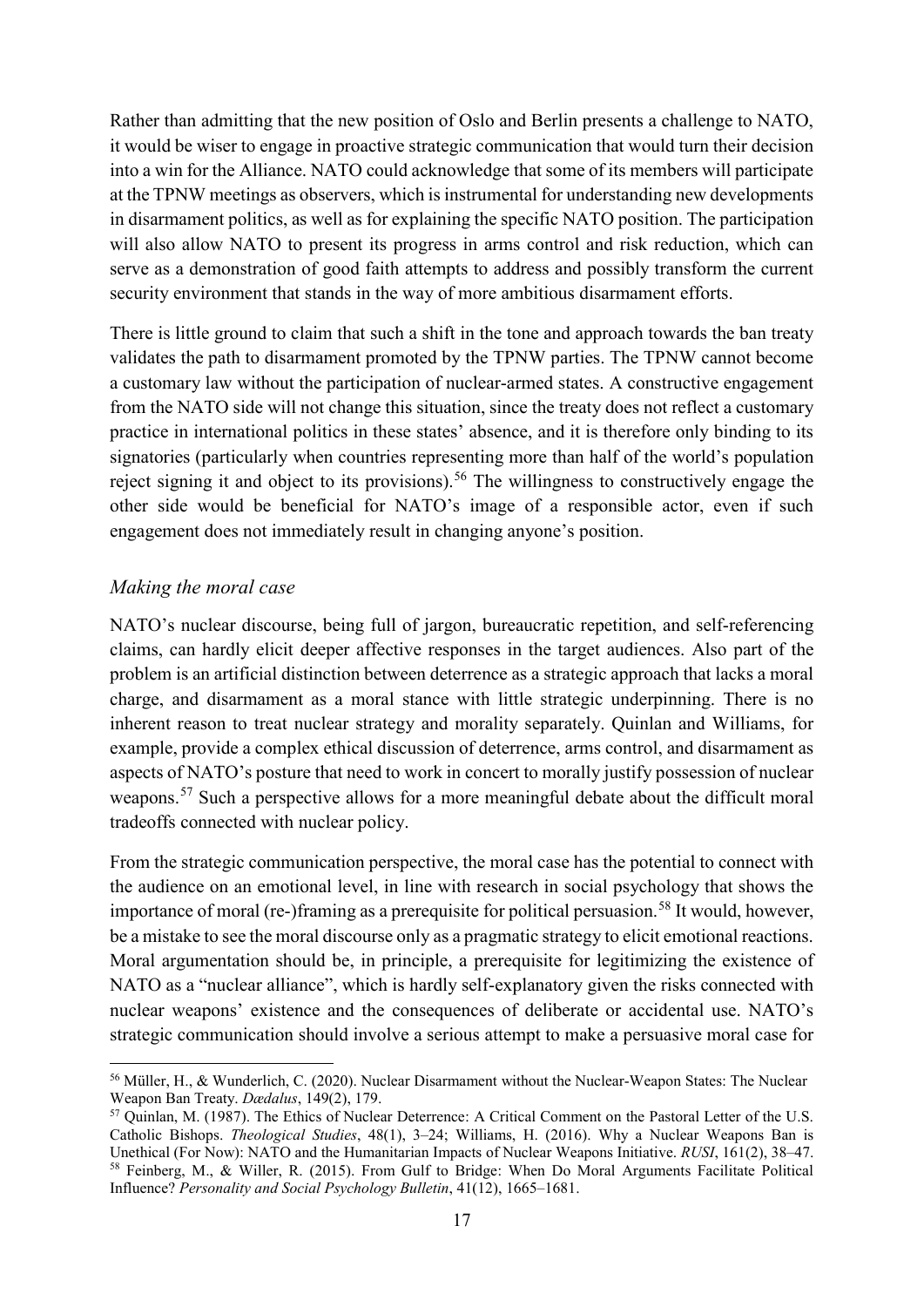the nuclear policies of the Alliance to convince the audiences that its approach is legitimate from an ethical standpoint, highlighting the conditional need for nuclear deterrence that goes hand in hand with serious attempts at arms control and credible commitment to abolition. If NATO and its members fail to make such a case, they can hardly be surprised if the public does not support the idea that U.S. nuclear weapons should remain in Europe.

#### *Getting the message through*

A recent report solicited by NATO's Secretary General has explicitly called on its allies to "take additional proactive steps to inform their citizens about and build support for Alliance policies, operations, and activities, and in order to advance NATO's aims"[59](#page-17-0) Indeed, NATO bureaucracy can only do this much. Over the years, it has primarily been the allied governments who lag behind in informing the public about the Alliance's nuclear policy, to the detriment of NATO's current communication efforts. To reverse this trend, NATO's PDD might consider preparing a comprehensive strategic communication strategy for national governments, which would identify the key audiences as the recipients of tailored and focused messaging based on NATO's strategic narrative. As noted by Roberts, "there are many stakeholders in nuclear deterrence policy and the political discourse is well served by engaging broadly with them. These include the general public, general public policy experts in universities and think tanks, nuclear policy experts, nuclear policy advocacy groups and journalists."<sup>[60](#page-17-1)</sup>

While nuclear issues are sometimes mentioned at press conferences, they are hardly ever picked by journalists in national reporting. It appears that if nuclear weapons are ever discussed in the Western media, the coverage is usually driven by controversial (and emotionally more powerful) statements from Moscow rather than plain, ritualistic, and often self-referencing comments from Brussels. Clear, focused, and emotionally-charged content is the key to good PR strategy, as it is in good media relations; to this end, special press events, closed meetings for selected journalists, and off-the-record background information could facilitate the spillover of relevant topics to national debates. These initiatives should go hand-in-hand with governmental statements, press releases, and occasional op-eds from high-profile members of the respective administrations.

Importantly, honesty and greater transparency should be an indispensable component of effective strategic communication and the best way to make the narrative robust vis-à-vis misinformation and disinformation.<sup>[61](#page-17-2)</sup> An unnecessary level of non-transparency is currently particularly visible with regard to U.S. nuclear weapons in Europe. In contrast to the relatively detailed information about the U.S. strategic arsenal, there is no official information regarding the numbers, locations, alert posture, and costs of forward-deployed weapons in host countries, which is something that makes an informed public discussion difficult. To hedge against wild

<span id="page-17-0"></span> <sup>59</sup> NATO Reflection Group. (2020). *NATO 2030: United for a new era*, 49.

<span id="page-17-1"></span><sup>60</sup> Roberts, B. (2021). *On 'Campaigning' for Nuclear Deterrence* (forthcoming), 3.

<span id="page-17-2"></span><sup>61</sup> Williams, J. (2017). Weaponised honesty: communication strategy and NATO values. *Defence Strategic Communications*, 2(1), 203–213.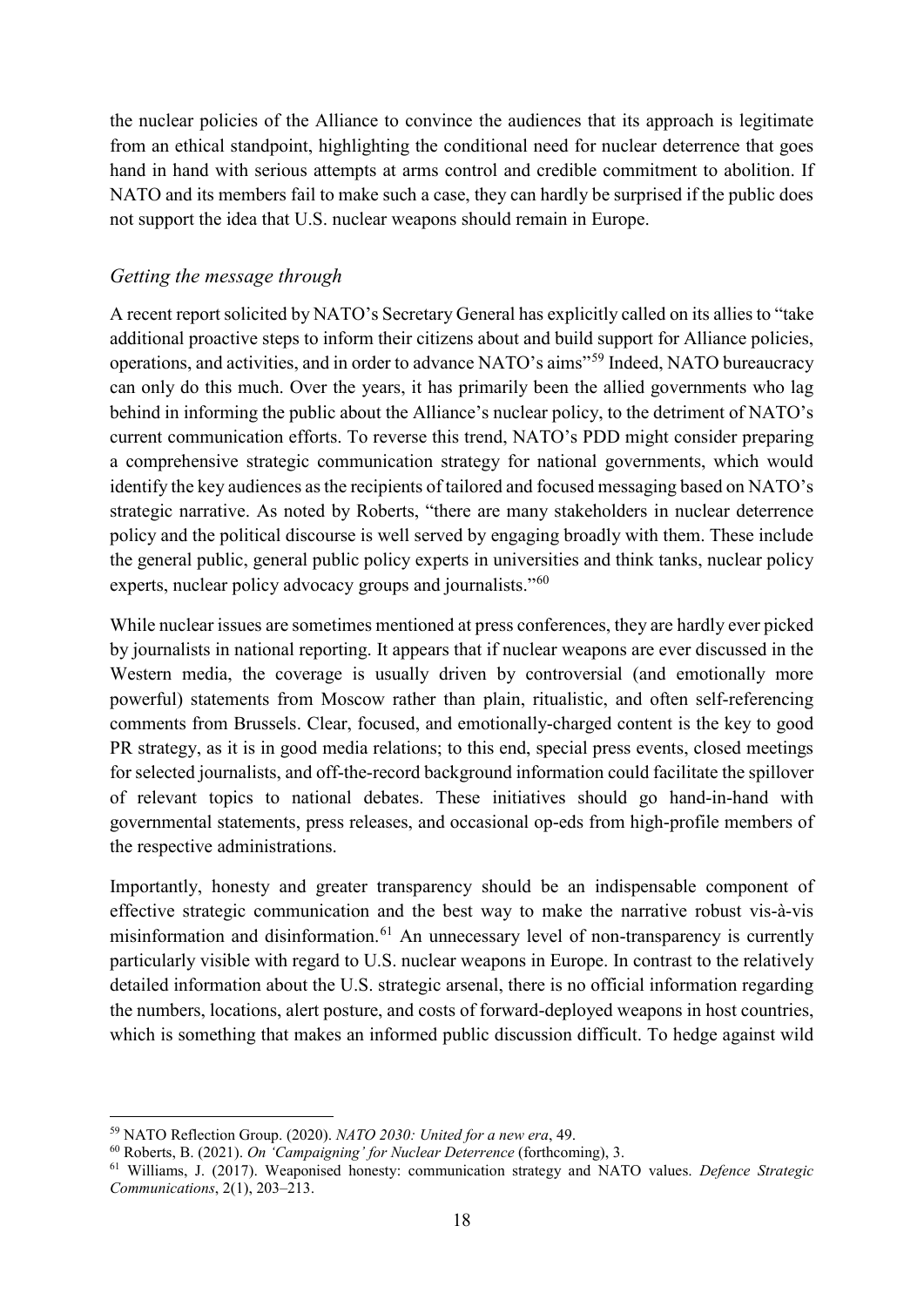interpretations and scandalizing clickbaits, any increase in transparency will require consent, coordination, and high-level of engagement of the host countries.

In today's information environment, however, NATO's communication strategy also needs to improve its ability to be able to detect and react to the spread of disinformation and counternarratives that hinder its efforts. There are fairly well-established counternarratives frequently promoted by Moscow, such as the illegality of NATO's nuclear sharing arrangements, but also some wilder pieces of disinformation, such as alleged NATO plans to relocate nuclear weapons to Romania. Understanding the content of these counternarratives can be useful in preparing a reasonably resilient pro-active strategic communication that is aware of the weak points in NATO's narrative and addresses claims that do not have a factual basis, but are, nonetheless, widely shared across social media.

#### *Evaluating the impact*

Finally, the key to successful strategic communication is to be able to measure its impact and learn from it for future efforts. This requires the use of regular cross-national surveys and the organization of focus groups to collect empirical data on message effectiveness. Moreover, elaborated survey experiments can improve understanding of causal factors behind individuals' attitudes and attitudinal change. For many such endeavors, NATO can rely on its affiliated institutions, such as the NATO StratCom Center of Excellence in Riga, and deepen its cooperation with European think-tanks and academia.

## Conclusions

The aim of this research paper was to offer a critical perspective on NATO's strategic communication campaign to remain a "nuclear alliance" and provide recommendations for its improvement. Given the space constraints, these recommendations are formulated primarily as guiding principles rather than proposals for concrete language. To craft a coherent and persuasive story to relevant stakeholders, NATO members will need to unpack the individual threads of the overarching strategic narrative in the forthcoming NATO debates. The elaboration of this narrative should also have a prominent place during the development of the new strategic concept, which should be, in NATO's own view, "seen as an opportunity to establish clear priorities [and] solidify cohesion by leading the Alliance to confront new strategic realities."<sup>[62](#page-18-0)</sup> NATO has not yet lost its strategic communication campaign in nuclear domain – but it certainly needs to compete much more effectively.

<span id="page-18-0"></span> <sup>62</sup> NATO. (2020). NATO 2030: United for a new era, 23.